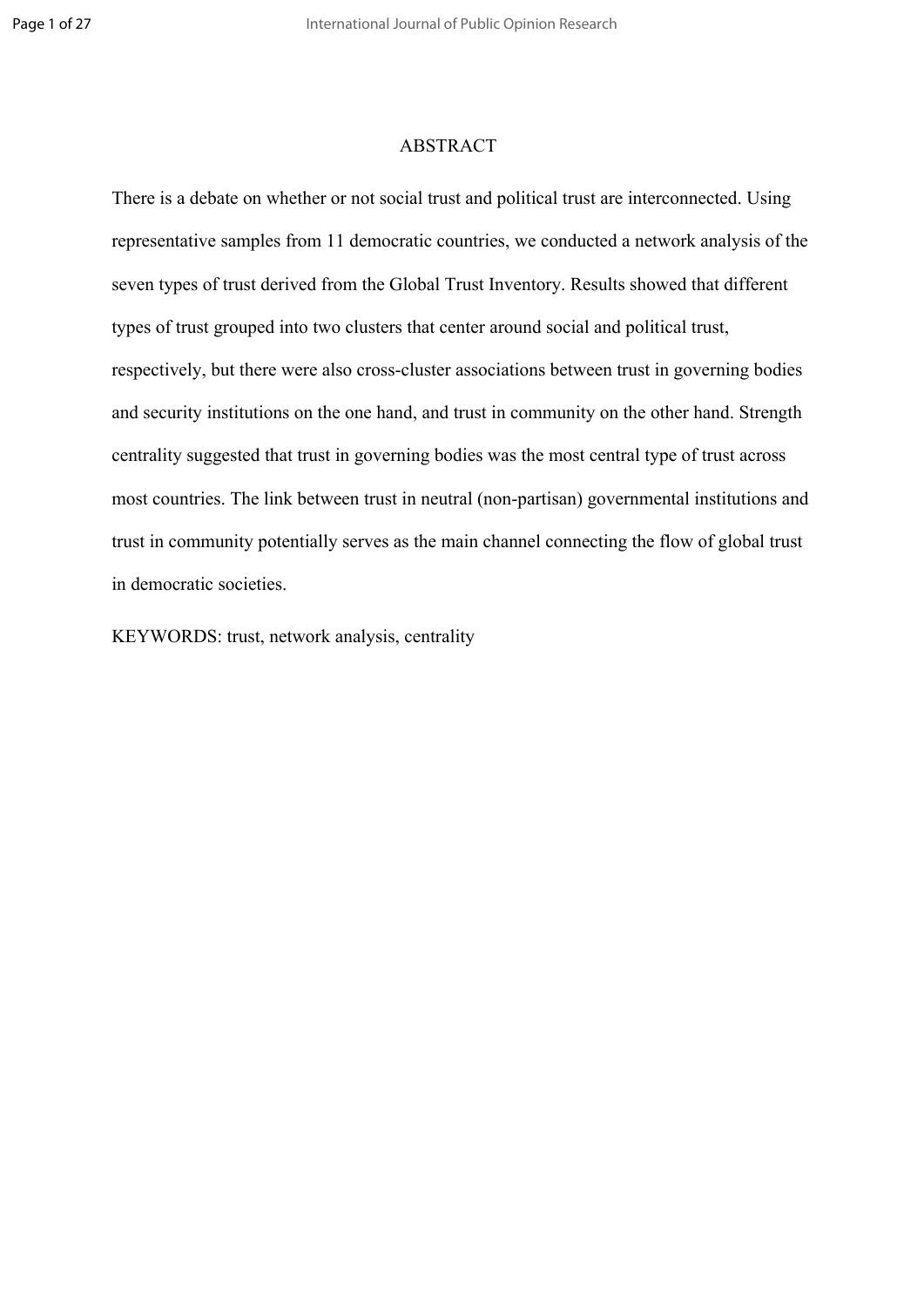#### **A network analysis of global trust across 11 democratic countries**

Trust is seen as a glue in modern societies that facilitates economic prosperity and political functioning (e.g., Fukuyama, 1995; Newton, 2001; Putnam, 2000; see a more critical view of trust in Warren, 1999). In this literature, there exists a conventional division between social and political trust, as they are believed to have different foundations (e.g., Uslaner, 2002; 2018) and therefore should be treated as distinct concepts. However, more recently, the interconnected nature of trust has been increasingly acknowledged: Newton, Stolle, and Zmerli (2018) argue that social and political trust are "closely tied together in a mutually reinforcing manner that underpins social harmony, economic efficiency, and democratic government" (Newton et al., 2018, p.2; see also Newton & Zmerli, 2011). Consistent with this idea, Liu and his colleagues (2018) propose a Global Trust Inventory (GTI), which captures "a system of meaning that encompasses both the sub-components of and an overall grasp of the risks of opening oneself up to a range of dependencies on others" (p. 790). Here we introduce network analysis as a relatively novel and useful tool to empirically examine the *interconnectedness* of multiple types of trust derived from the GTI.

The debates around the interconnectedness of trust classically have centered on a binary distinction between social and political trust. Social capital theorists propose a bottomup model, where social trust and the civic associations formed among citizens is the key to improved functioning for a democratic society (e.g., Putnam, 1993; 2000). Political theorists, by contrast, propose a top-down model, where trust in formal political institutions premises a high level of social trust (e.g., Levi & Stoker, 2000; Seifert, 2018; Sønderskov & Dinesen, 2016). Despite contradicting assumptions on causal direction, these views have in common the assumption that trust is interconnected. In other words, they accept the possibility that social and political trust can influence each other. By contrast, Uslaner (2002; 2018) argues that social and political trust have fundamental differences, where the former has a moralistic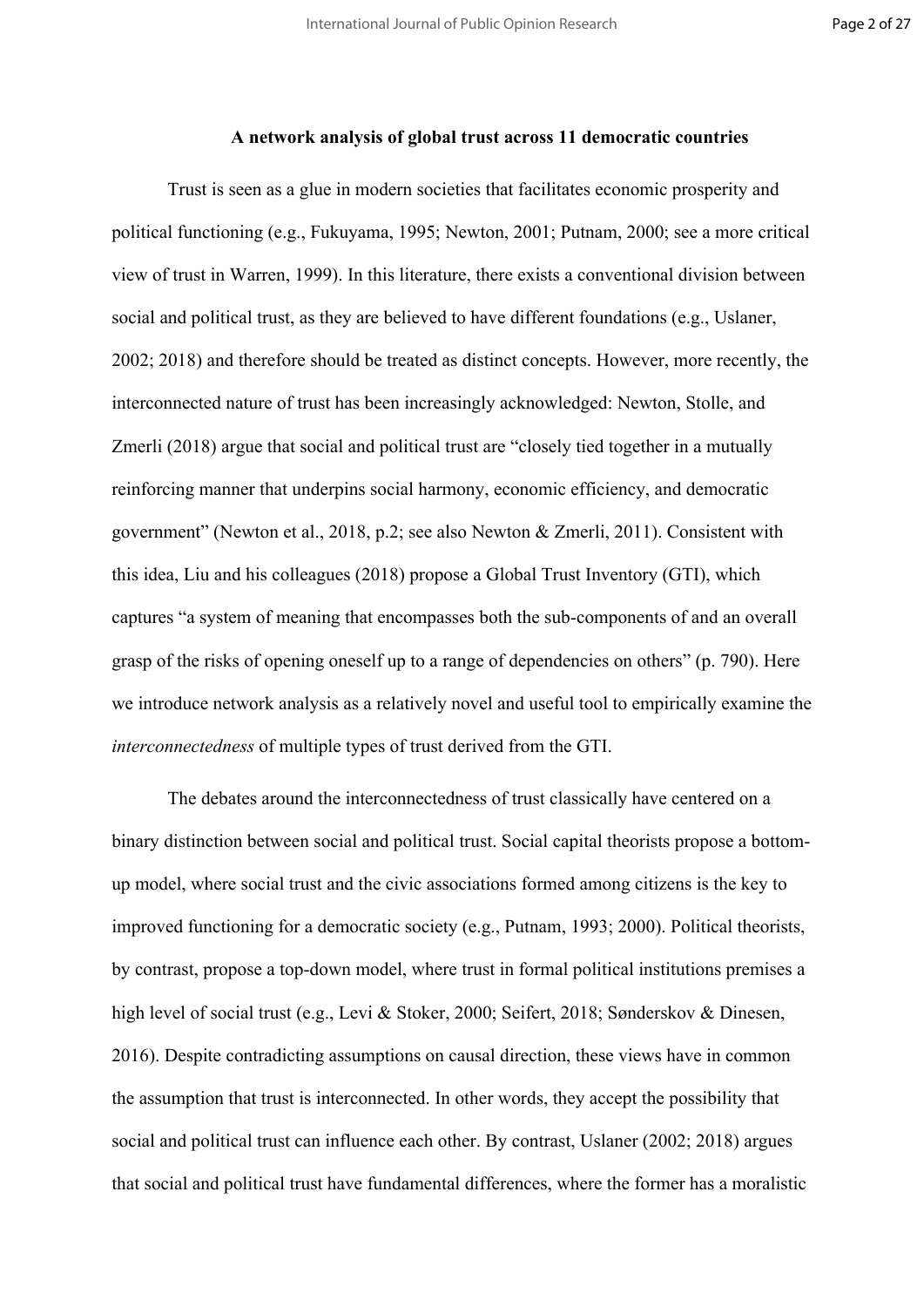nature based on individual optimism and a sense of control, but the latter has a rationalistic (or instrumental) nature rooted in the performance of governmental institutions or officials.

 This debate becomes more complicated when the social-political binary distinction is enlarged into a complex system, premised on more highly specified classifications of trust. Rothstein and Stolle (2008) distinguish trust in the representative government (i.e. elected officials) from trust in politically neutral "order institutions" that implement the law and deliver policies. Newton and Zmerli (2011) emphasise the importance of integrating particularised trust, which refers to trust within the small personally known circle of families and friends, into the trust discussion in addition to generalised trust, which refers to trust toward non-specific others. Drawing on this literature, Liu and his colleagues (2018) integrate a broad range of trust types into the Global Trust Inventory and use factor analysis to group them into seven sub-components/factors. These include three trust factors that are aligned with political trust but with more nuanced distinctions in terms of their functions (i.e., trust in representative government, trust in governing bodies, and trust in security institutions); two factors that correspond to social trust but distinguish people within the intimate circle (i.e., trust in close relations) from people with shared identity but not necessarily personally known (i.e., trust in community). In addition, two factors that capture trust in non-governmental institutions (i.e., trust in financial institutions and trust in knowledge producers) are also included. It is believed these types of trust mirror important aspects of life in a democratic society. Given that measurement structure and invariance across cultures have been established in their original study, it is the logical next step to examine how these types of trust are interconnected with one another as a complex system.

Network analysis has unique advantages in modelling the interconnectedness of trust. A network is an abstract model consisting of the entities (called nodes) and connections between entities (called edges, see Schmittmann et al., 2013). Networks have long been used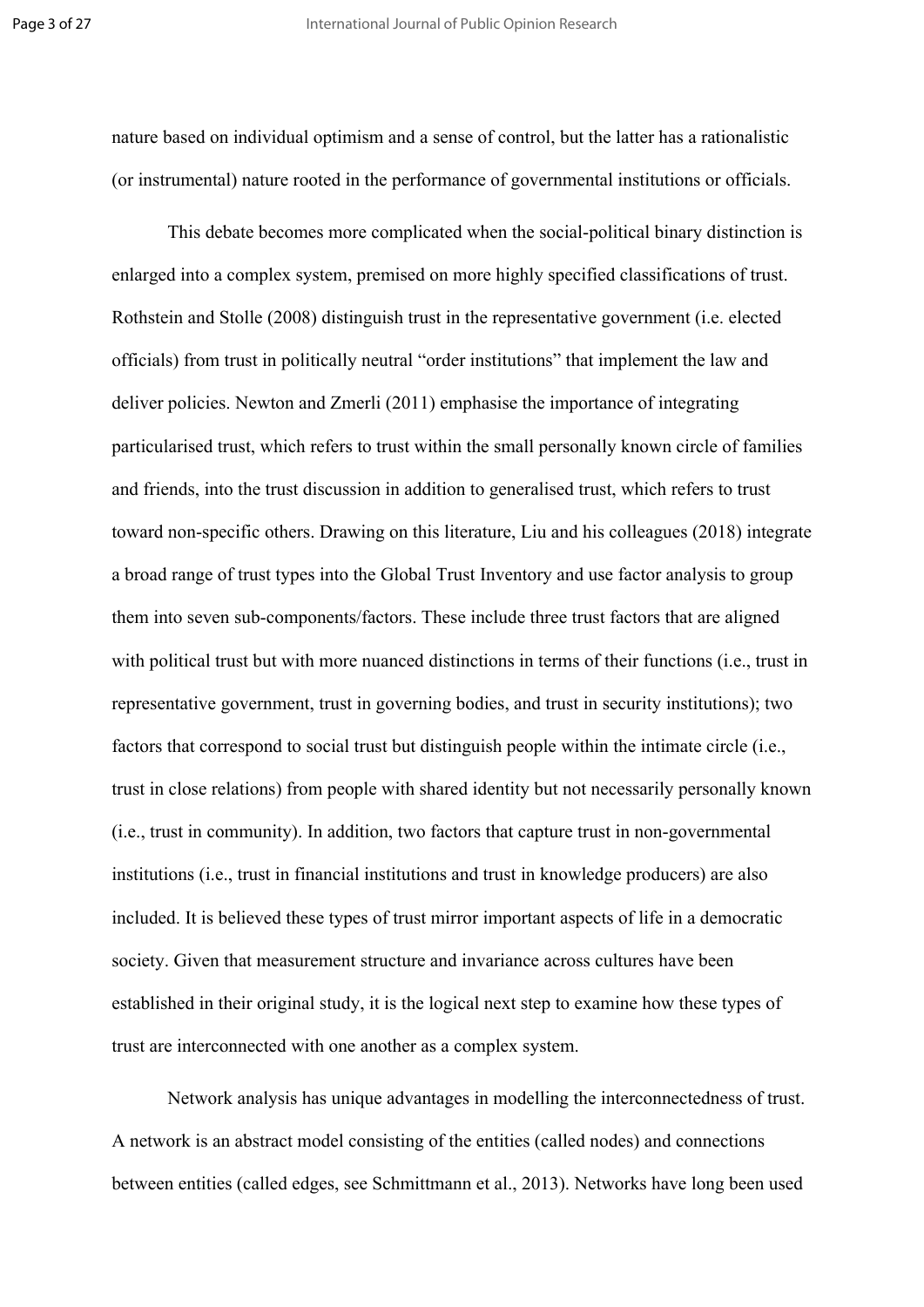both metaphorically and empirically to study social structures (see Scott, 1988). Recently, network analysis has been increasingly applied to draw insight into the interconnectedness of different psycho-social phenomena, including psychopathology (e.g., Borsboom & Cramer, 2013), personality (e.g., Costantini et al., 2015), and political attitudes (e.g., Boutyline & Vaisey, 2017; Brandt, Sibley, & Osborne, 2019). We believe a network analysis of global trust could add unique insights in following ways: (1) network analysis can operationalise the idea of trust as a system of meaning with sub-components/factors interconnecting with one another; (2) network analysis is able to identify the factor(s) that have potentially the greatest overall influence through the provision of centrality measures (e.g., Epskamp, Borsboom, & Fried, 2018); (3) network analysis allows empirical examination on the generalisability of network structure and centrality measures across countries (Danaher et al., 2014).

We expect trust in representative government, trust in government bodies, and trust in security institutions to form a closely interconnected cluster (Hypothesis 1), as these political institutions are functionally distinct but closely collaborate in performing democratic duties (Rothstein & Stolle, 2008). We also expect trust in close relations and trust in community to form another cluster (Hypothesis 2), as these two both correspond to social trust, and trust within the intimate circle has often been theorised to facilitate trust in a broader circle of people (Newton & Zmerli, 2011; see a different view in Fukuyama, 1995; Yamagishi, 1994). We leave it as a research question whether and how these two clusters of social and political trust interconnect.

### **Method**

# **Participants**

The present study analysed data from the Digital Influence survey. A representative sample from 11 countries was used ( $N = 11,917,53\%$  female,  $M_{age} = 43.76, SD_{age} = 15.711$ ).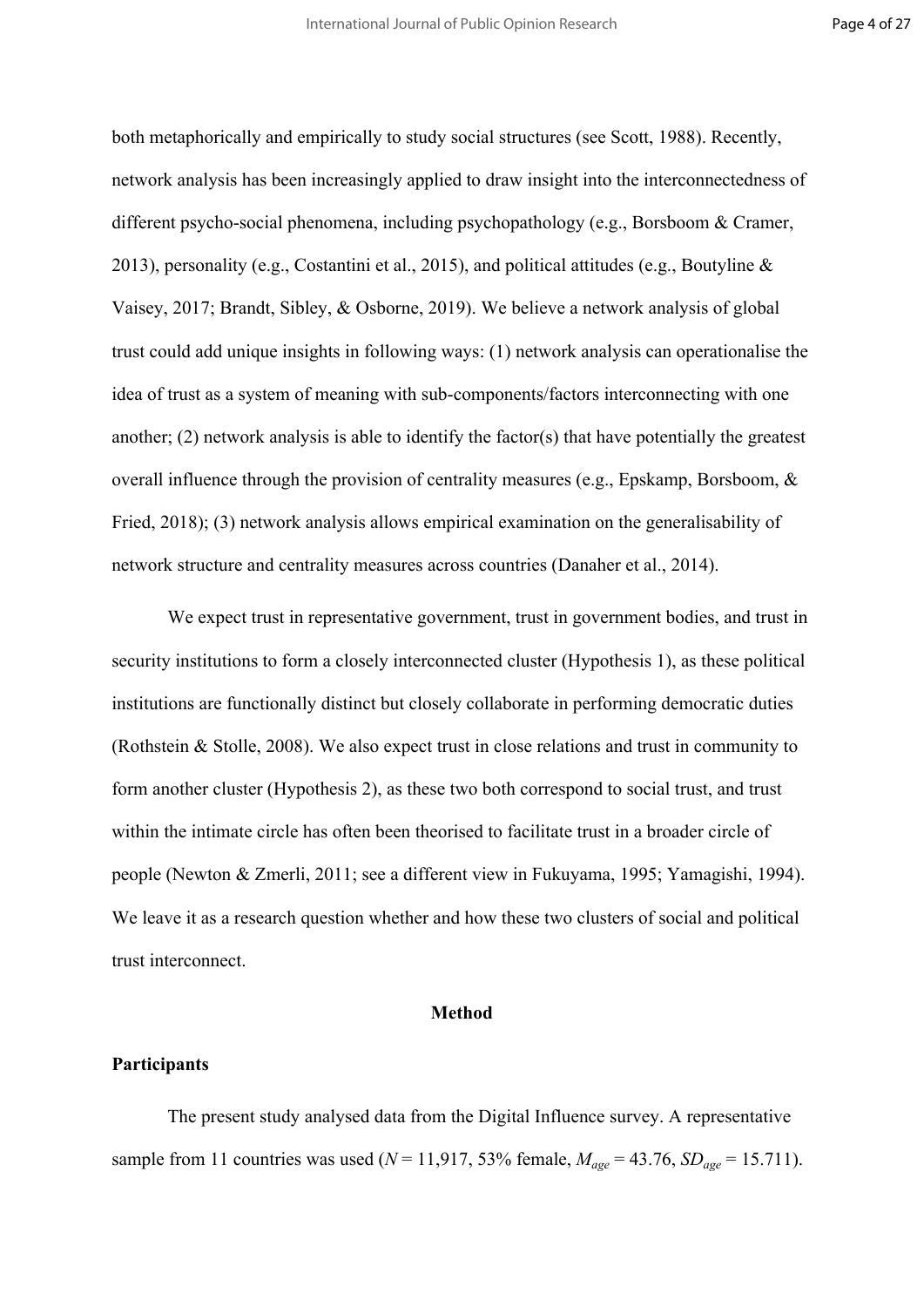Specifically, respondents were from Argentina, Brazil, Chile, Estonia, Italy, Poland, Spain, Germany, New Zealand, the United Kingdom, and the United States. The average sample size per country was 1083.3, ranging from 964 in Chile to 1168 in Estonia. See the detailed sampling information in Liu et al. (2018), where the same data was used to establish measurement invariance across cultures.

#### **Measures**

The 21-item Global Trust Inventory (GTI, Liu et al., 2018) was used to assess trust in different sectors of society. Participants were asked to rate their feelings of trust toward different people and organisations on a 7-point scale (1 = *do not trust at all*, 7 = *trust completely*). As a degree of measurement invariance was established for the 7-factor structure using the same data (see Liu et al., 2018), factor scores were used in the present study, including scores for representative government, governing bodies, security institutions, financial institutions, knowledge producers, community, and close relations.<sup>1</sup> There were very few missing values across all 21 trust items (ranging from 0.6% for trust in friends to 2.5% for trust in oil companies).

#### **Analysis**

Gaussian Graphical Models (GGM) were used to represent the network of trust based on the pooled data. Trust types were treated as nodes and regularised partial correlations were used as estimates of edge weights. Conventionally, regularisation is used to estimate a more parsimonious and interpretable network (Epskamp & Fried, 2018). In this study, the graphical LASSO (least absolute shrinkage and selection operator) in combination with the extended

<sup>&</sup>lt;sup>1</sup> The 7-factor structure: Representative Government (national government, local government, and president), Governing Bodies (judiciary, election outcomes, tax system, and government surveillance agencies), Security Institutions (police and military), Financial and Corporate Institutions (banks, stock market, multinational corporations, and oil companies), Knowledge Producers (scientists and universities), Community (neighbours, ethnic group, other citizens in one's country), and Close Relations (friends, immediate family, and extended family).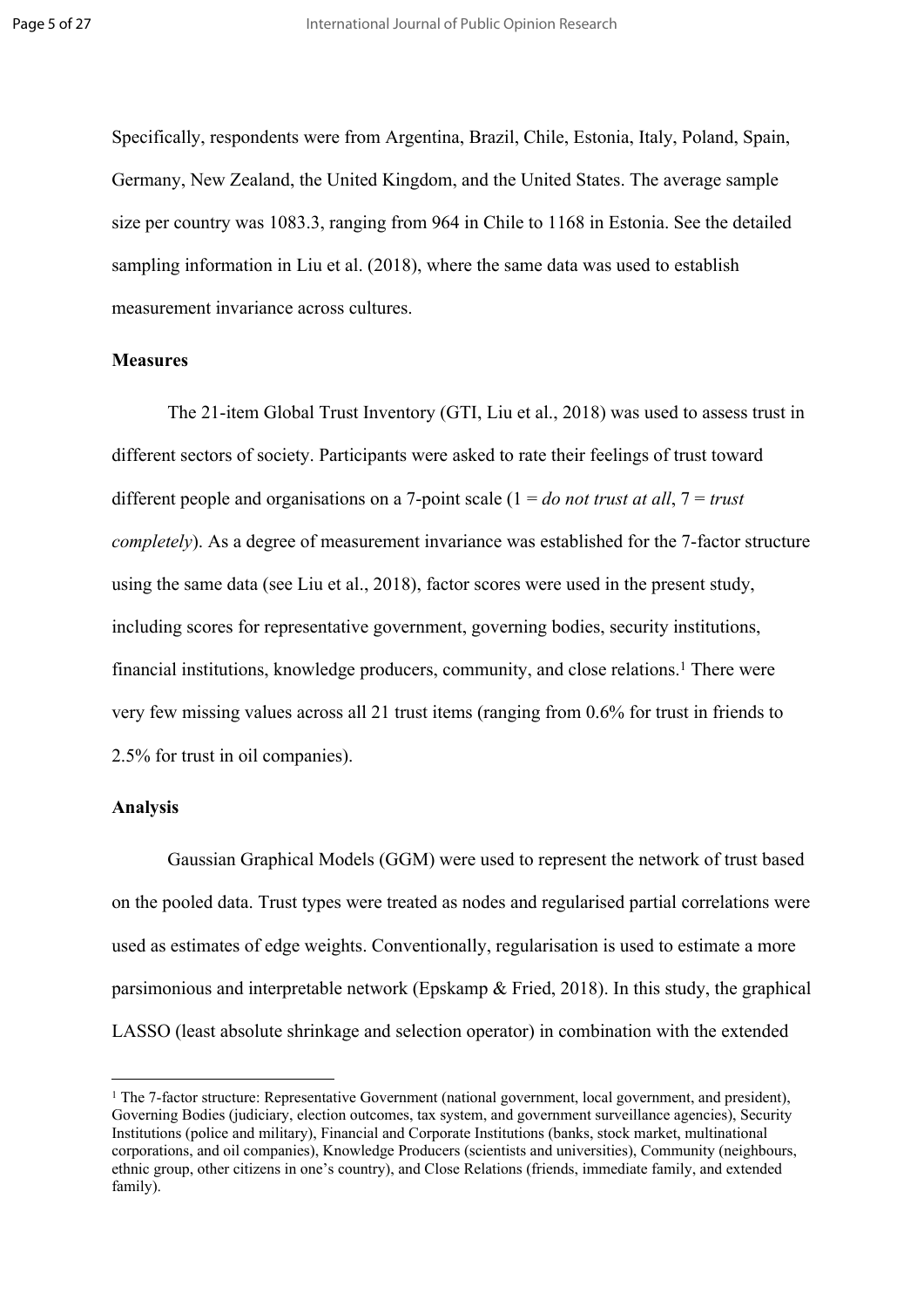Bayesian information criterion was used to determine the optimal tuning parameter for the regularised network (see Epskamp et al., 2018).

The R-package *qgraph* (Epskamp, Cramer, Waldorp, Schmittmann, & Borsboom, 2012) was used to visualise the networks. The Fruchterman-Reingold algorithm (Fruchterman & Reingold, 1991) was used to compute the layout, where the length of edges is the absolute edge weight. A thicker edge indicates a stronger relationship between two nodes. A solid edge indicates a positive relationship, while a dashed one indicates a negative relationship (see Figure 1).

Strength centrality was used as the main indicator to identify the central types(s) of trust, as previous research has shown strength centrality is more reliable than betweenness centrality and closeness centrality (Epskamp et al., 2018). Strength centrality is the sum of the weights of the significant connections (in absolute value) to the focal node. A higher strength centrality indicates that the focal node may directly influence or be influenced by other nodes to a larger extent. Betweenness centrality, closeness centrality, and network stability test were estimated and reported in supplementary materials.

A Fused Graphical Lasso (FGL; Danaher et al., 2014) was used to estimate the network of trust across 11 countries by using R-package *EstimateGroupNetwork* (Costantini & Epskamp, 2017). Compared to the conventional GGM, FGL improves network estimation by including an extra tuning parameter, which is determined by the *k*-fold cross-validation in our study, to regularise network similarities and differences in the joint estimation involving multiple groups (see the tutorial paper in Costantini et al., 2019).

A cross-sample variability network was estimated, which estimates the standard deviation of each edge across countries (see Rhemtulla et al., 2016). A thicker edge indicates a higher cross-country variation in the focal edge (see Figure 3).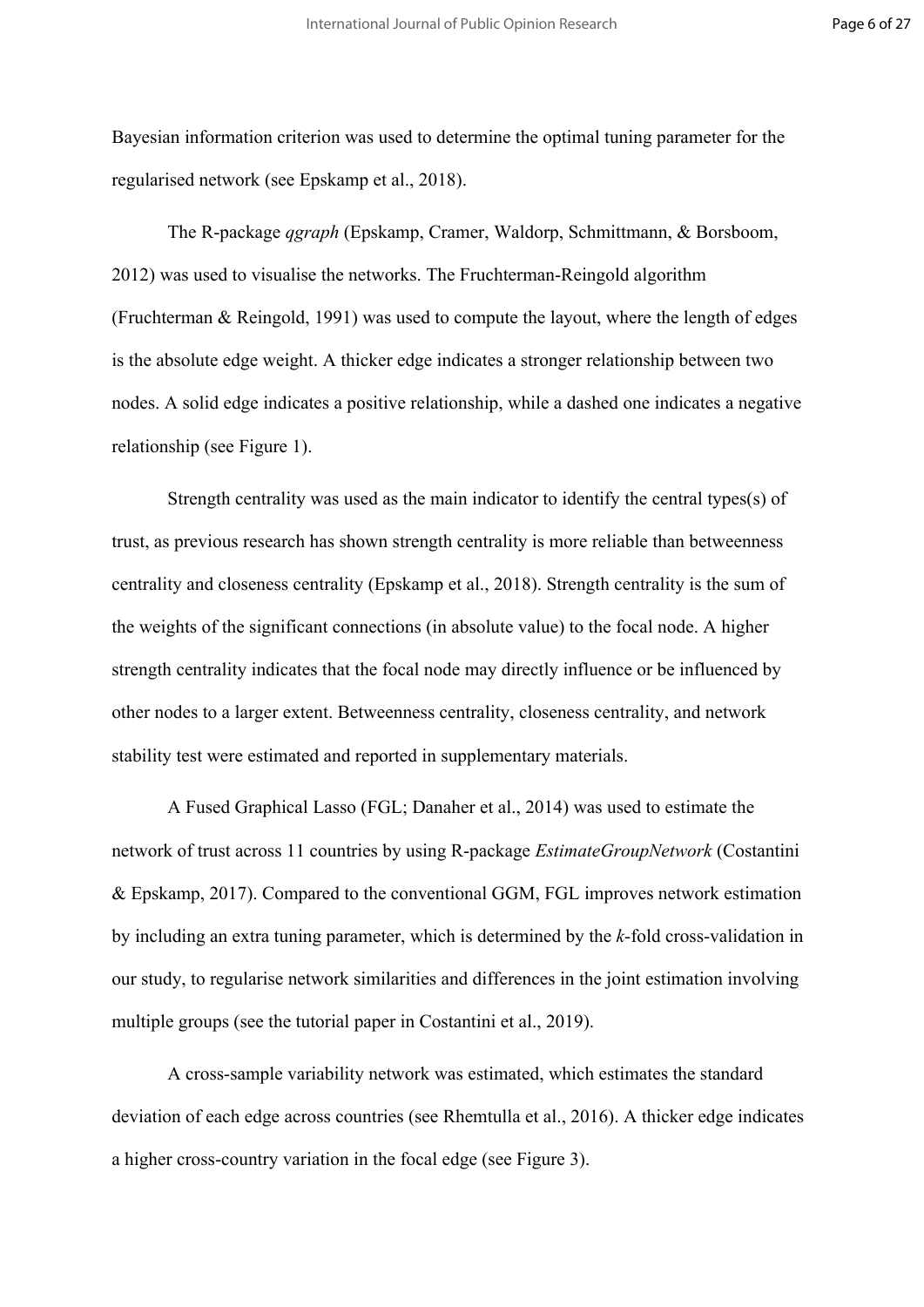#### **Results**

#### **Overall network based on the pooled data**

Mean scores and the correlational matrix of seven trust factors in the overall pooled sample are presented in Table 1. The overall network of global trust based on the pooled data is presented in Figure 1. There were strong links between trust in governing bodies and representative government, as well as between trust in governing bodies and security institutions. However, trust in representative government was negatively associated with trust in security institutions. Except for this unexpected negative link, this pattern is largely consistent with Hypothesis 1, where trust in neutral (non-partisan) institutions are distinct from but still closely associated with trust in representative (partisan) government (Rothstein & Stolle, 2008). The negative link may suggest a tension between security institutions and representative government. It is worth noticing that trust in financial institutions was also associated with governing bodies and security institutions, which suggests that confidence in corporate power intertwines with political evaluation in these democratic societies.

#Table 1 should be inserted here#

#Figure 1 should be inserted here#

There was a strong and positive association between close relations and community, which is consistent with Hypothesis 2 and confirms that trust in intimate circles facilitates trust in broader circles. Trust in knowledge producers is also associated with trust in community but not political institutions, which may suggest that confidence in knowledge production is rooted in trust in the civic society rather than institutionalised power.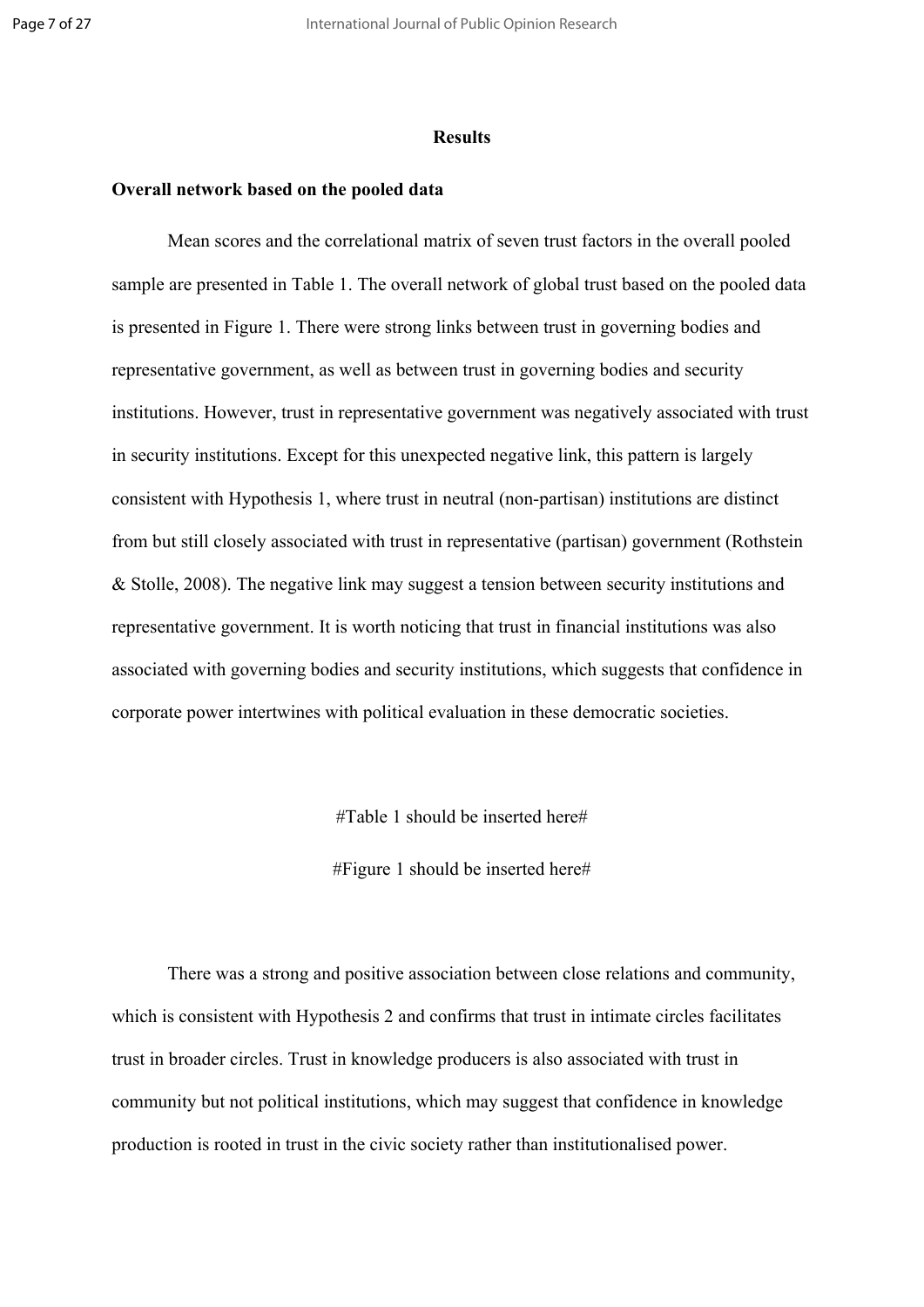Perhaps most importantly, there were positive associations between trust in governing bodies and security institutions on the one hand, and trust in community on the other hand. This is in line with both social capital theorists' and political theorists' claims about the interconnectedness of social and political trust. In contrast, other types of trust had weak cross-cluster associations. Particularly, trust in close relations had little direct associations with any type of political trust, and trust in representative government also had little association with any type of trust except governing bodies and security institutions. This suggests that these two are relatively independent from other types of trust.

Strength centrality (see Figure 2) suggested that governing bodies had the highest centrality, followed by community, and security institutions. Knowledge producers had the lowest. These results further confirm the central roles of trust in order institutions (but not representative government) and trust in community (but not close relations) in the overall flow of global trust.

#### #Figure 2 should be inserted here#

#### **Jointly estimated networks of global trust**

The jointly estimated networks of global trust across 11 countries are presented in the supplementary materials. Strength centrality is presented in Figure 2. Trust in governing bodies had the highest strength centrality in all countries except the US, where trust in security had a slightly higher strength centrality. Trust in community and trust in security institutions also had relatively high strength centrality in most countries. By contrast, trust in knowledge producers, close relations, representative government, and financial institutions had relatively low strength centrality in most countries.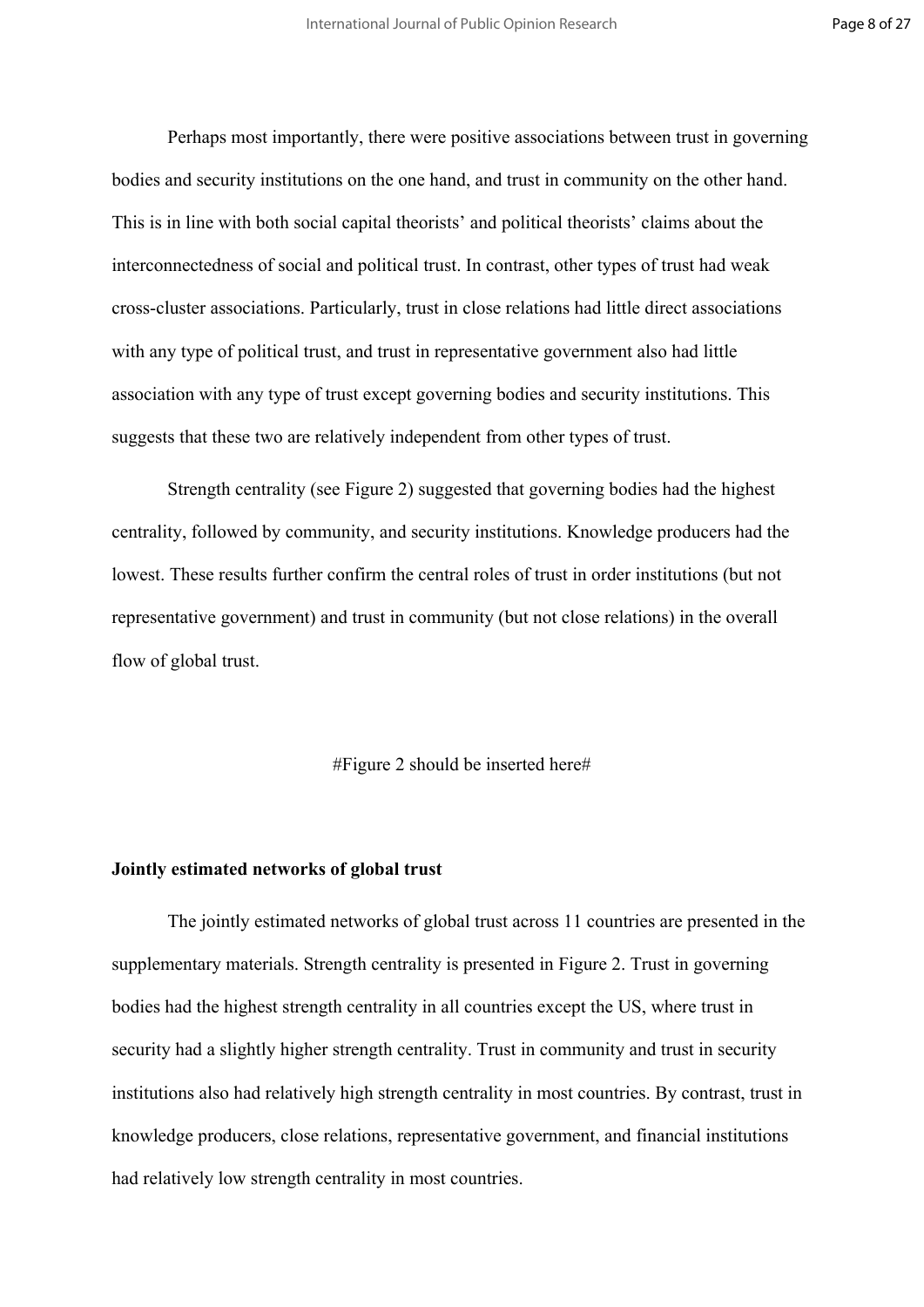The variability network is presented in Figure 3. This shows that the edges between political trust were in general highly variable across countries, with the edge between security institutions and financial institutions being the most variable. The edges between social trust were moderately variable across countries. The edges between social and political trust, in general, had low to moderate variability, except the edge between security institutions and community was highly variable.

# Figure 3 should be inserted here#

#### **Discussion**

We conducted a network analysis of global trust based on representative samples from 11 democratic countries. The overall network and jointly estimated networks allowed an empirical examination of the interconnectedness of multiple types of trust in a complex system across countries. Results showed that seven types of trust were grouped into two clusters that centered around social and political trust, respectively. Largely in accord with Hypothesis 1, there was a strong and positive association between trust in representative government and trust in governing bodies, as well as trust in governing bodies and trust in security institutions. There was an unanticipated negative link between trust in representative government and trust in security institutions. In accord with Hypothesis 2, there was a moderate and positive link between trust in community and trust in close relations. Perhaps most importantly, we found positives links between trust in governing bodies and security institutions on the one hand, and trust in community on the other hand.

The present study may contribute to the trust literature by providing a more nuanced answer to the debate on the interconnectedness of social and political trust. A network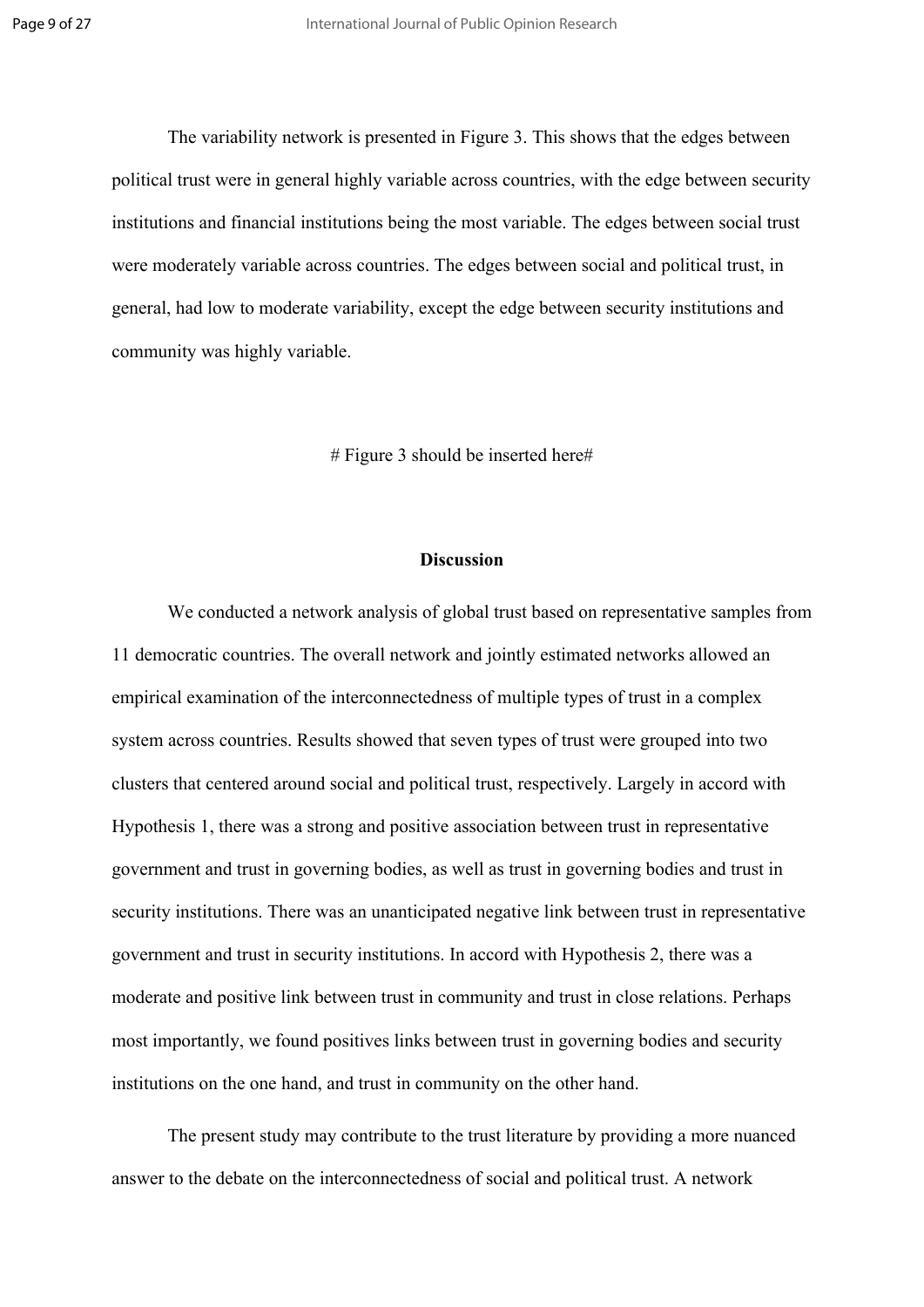analysis based on the multidimensional measure of trust resulted in the realisation that social and political trust might be neither entirely interconnected nor completely disconnected. Instead, there is conditional interconnectedness between them, which was manifested in particular associations between certain types of trust. Given its cross-sectional nature, this study cannot speak to directionality in and of itself. But in the context of previous research, where a uni-dimensional political trust was longitudinally associated with a uni-dimensional social trust (Sønderskov & Dinesen, 2016), it is speculated that the associations might be predominantly flowing from order institutions (i.e. governing bodies and security institutions instead of representative government) to trust in community (instead of close relations). It makes sense that less politicised branches of government, charged with implementing the law or enacting social policy, might function as avenues for the extension of trust between bottom-up and top-down structures of society. Specifically, if these state institutions are conceived as effectively and impartially carrying out their duties, they encourage the norm of reciprocity either by reducing the risk of being cheated, or by acting as important moral heuristics that could "spill over" to the trust in everyday society, transcending partisan political divisions (see Freitag & Bühlmann, 2009; Rothstein & Stolle, 2008).

In contrast, trust in representative government had little association with social trust. How much one trusts the representative government is believed to have a strong partisan component (e.g., Citrin, 1974). For example, people might have very different levels of trust toward the same president depending on whether the president represents one's political view or not. Trusting a president as well as partisan institutions probably cannot provide necessary incentives equally for all citizens, as it has a partisan component. The provision of strength centrality also confirms that trust in order institutions was more central than trust in representative government. This might have a navigational function for future research, in that trust in order institutions, particularly trust in governing bodies, should be considered as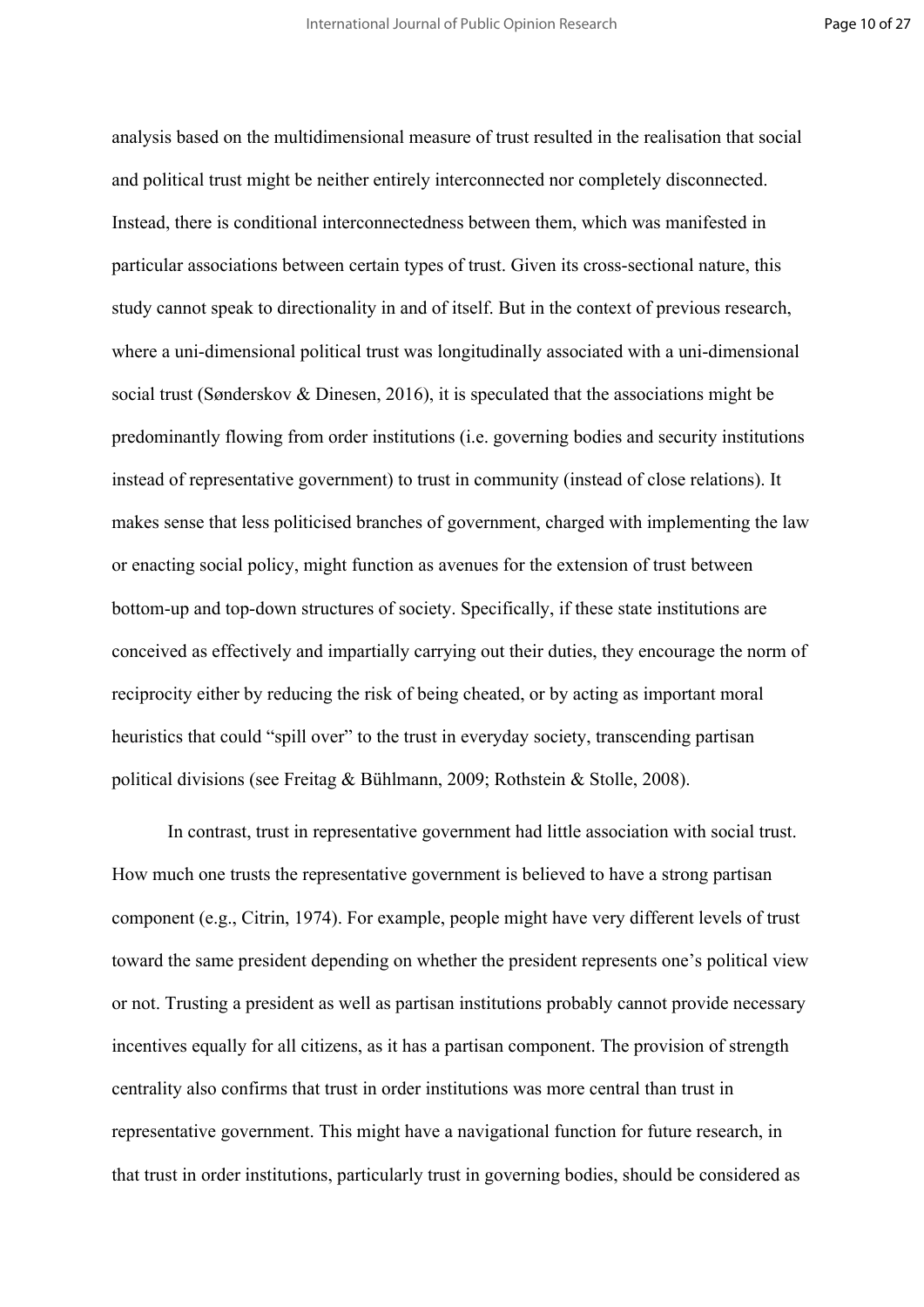the focal point when the research goal is to determine how to increase the overall level of trust in society.

 Trust in community also had relatively high centrality and was widely associated with varying types of trust, which is in line with social capital theorists' claim that trust in a wider circle is more pivotal to large-scale modern societies than trust within a close-knit circle (e.g., Fukuyama, 1995; Putnam, 1993). Trust in close relations, in comparison, had relatively low strength centrality and limited connectivity with all types of political trust. This may seem to contradict Newton and Zmerli's (2011) findings that particularised trust (a concept similar to trust in close relations) was associated with political trust. Given that strength centrality is an aggregated measure of *direct* impacts, we speculate that trust in close relations might be associated with other types of trust *indirectly* via trust in community. In other words, trust in community might act as a bridge that allows the flow of trust from micro-level close relations to macro-level institutional powers of society.

Trust researchers used to exclusively focus on comparing levels of trust either across countries or across time. However, recent advances suggest this may not be the only thing that matters for the functioning of democracy. For example, Delhey et al. (2011) proposed the concept of "radius of trust", which assesses how wide is one's trust circle, as an additional and probably better feature of trust to predict civic attitudes and behaviours. Moreover, Wu and Wilkes (2018) examined critical trust, which refers to the ability to critically evaluate political trust toward functionally different institutions. Augmenting these efforts, we believe the interconnectedness of trust might be another important feature to evaluate trust's impact on democratic functioning.

This study has limitations. Firstly, this analysis was based on cross-sectional data: therefore, it cannot be used to infer causality. The relatively consistent findings across 11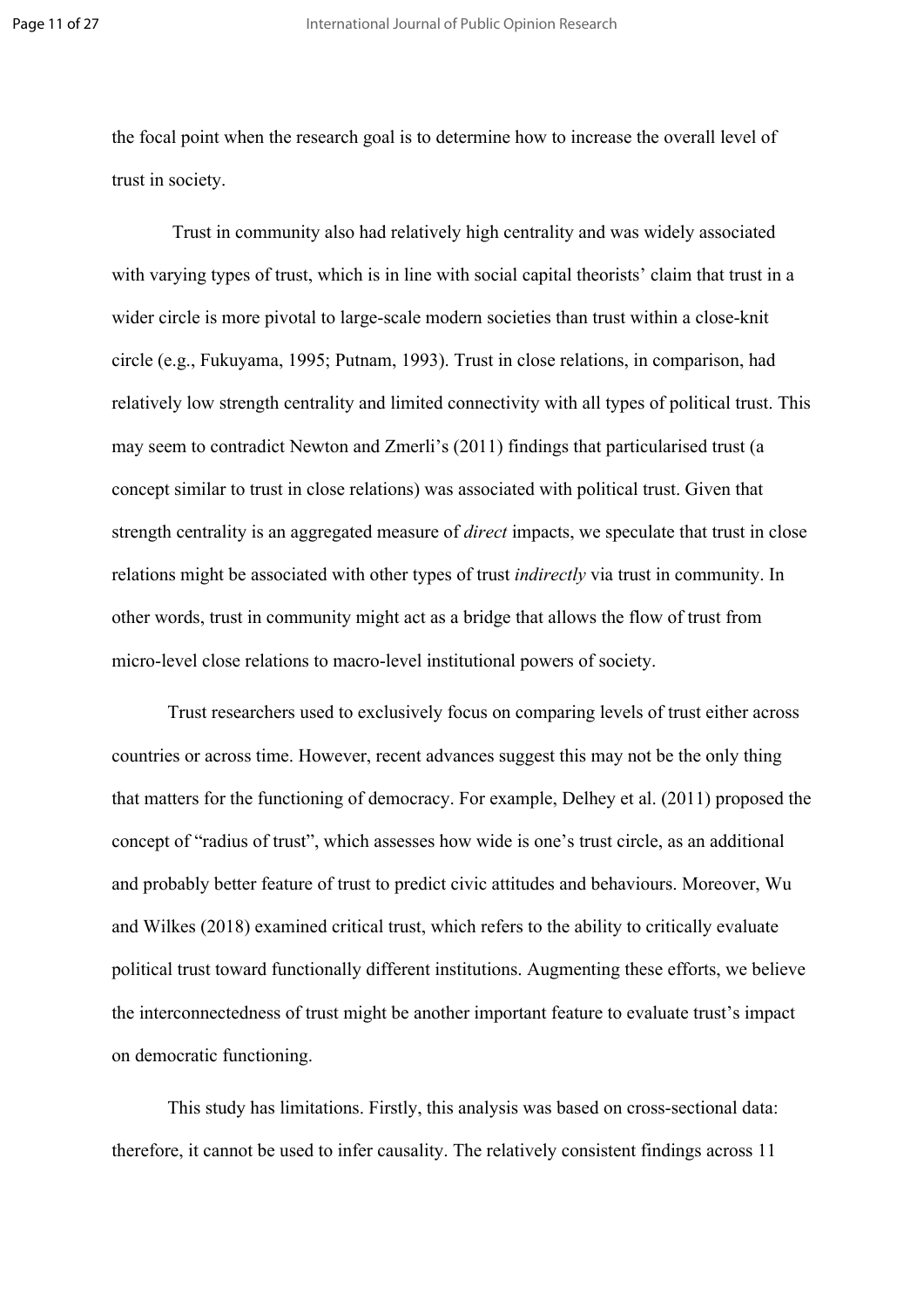countries could give us some confidence in the conditionally interconnected view of trust and the central role of trust in governing bodies in democratic societies. However, experiments or longitudinal studies are needed to ascertain causality. Secondly, a network of seven types of trust is not an exhaustive representation of all possible important relationships to a person in modern society. We believe the Global Trust Inventory covers some major social relations and forces, but we are open to refinement regarding the range of trust types included. Finally, we focused on the dynamics of trust in countries that share democratic political arrangements and a cultural and religious heritage of Christianity. These findings are not necessarily applicable to societies with different cultural and political characteristics, as macro-level power structures might shape the structure and dynamics of trust (e.g., Zhang et al., 2019).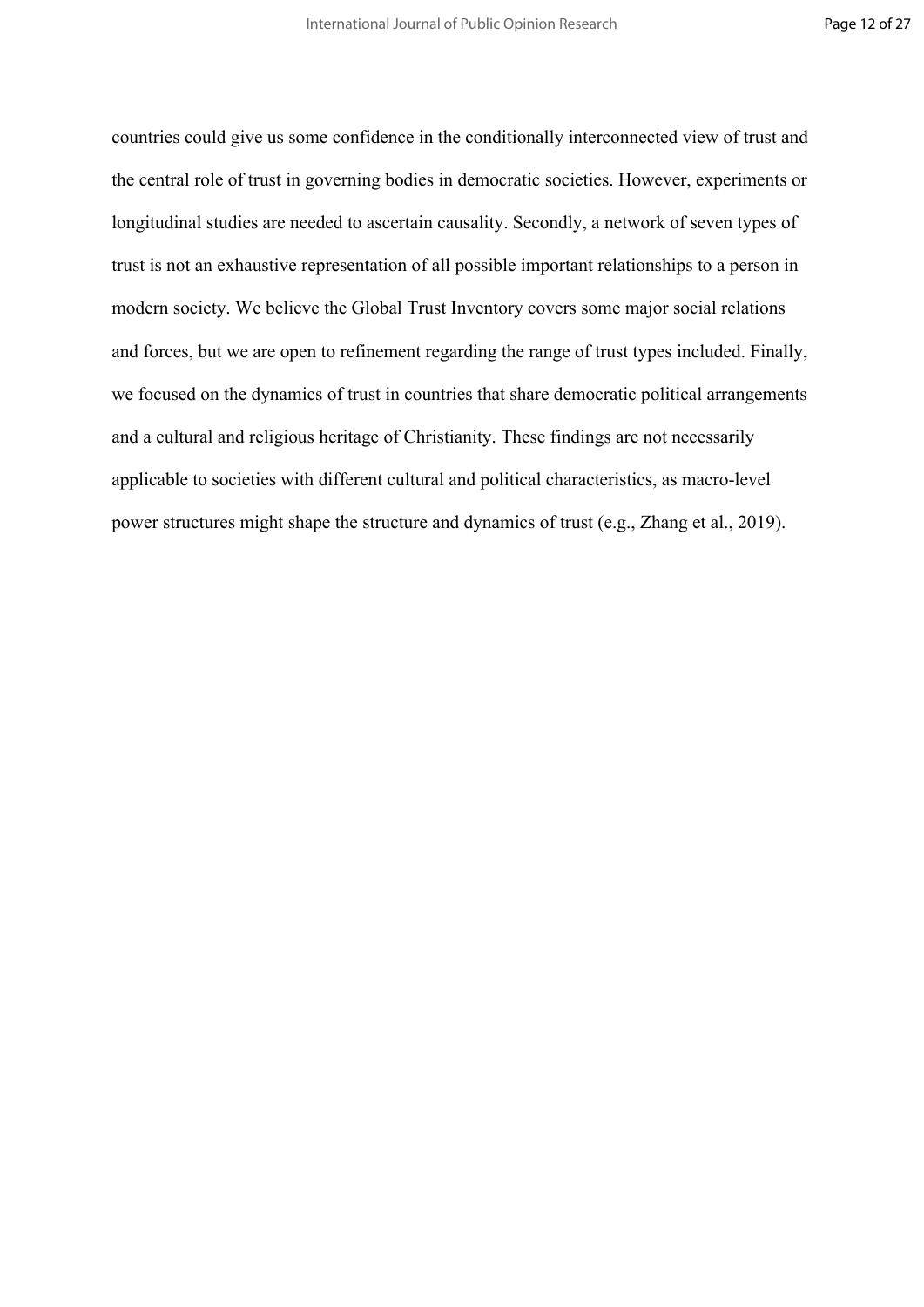#### **References**

- Borsboom, D., & Cramer, A. O. (2013). Network analysis: an integrative approach to the structure of psychopathology. *Annual Review of Clinical Psychology, 9*, 91-121. https://doi.org/10.1146/annurev-clinpsy-050212-185608
- Boutyline, A., & Vaisey, S. (2017). Belief network analysis: A relational approach to understanding the structure of attitudes. *American Journal of Sociology, 122*(5), 1371- 1447. https://doi.org/10.1086/691274
- Brandt, M. J., Sibley, C. G., & Osborne, D. (2019). What is central to political belief system networks? *Personality and Social Psychology Bulletin, 45*(9), https://doi.org/10.1177/0146167218824354
- Citrin, J. (1974). Comment: The political relevance of trust in government. *American Political Science Review, 68*(3), 973–988. https://doi.org/10.2307/1959141
- Costantini, G., & Epskamp, S. (2017). EstimateGroupNetwork: Perform the joint graphical lasso and selects tuning parameters. R package (Version 0.1.2) [Computer software]. Retrieved from https://cran.r-

project.org/web/packages/EstimateGroupNetwork/index.html

- Costantini, G., Epskamp, S., Borsboom, D., Perugini, M., Mõttus, R., Waldorp, L. J., & Cramer, A. O. (2015). State of the aRt personality research: A tutorial on network analysis of personality data in R. *Journal of Research in Personality, 54*, 13-29. https://doi.org/10.1016/j.jrp.2014.07.003
- Costantini, G., Richetin, J., Preti, E., Casini, E., Epskamp, S., & Perugini, M. (2019). Stability and variability of personality networks. A tutorial on recent developments in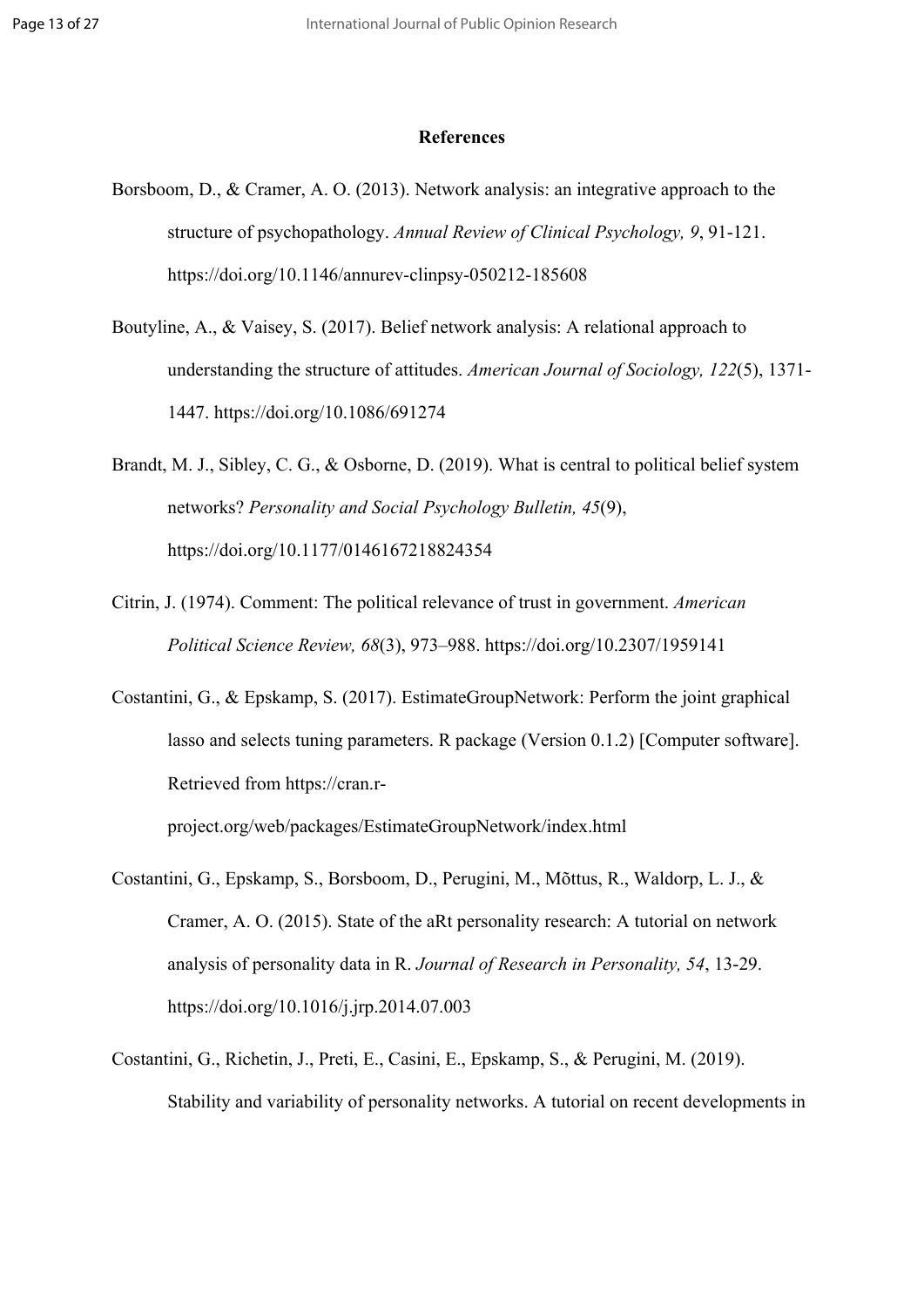network psychometrics. *Personality and Individual Differences, 136*, 68-78. https://doi.org/10.1016/j.paid.2017.06.011

- Delhey, J., Newton, K., & Welzel, C. (2011). How general is trust in "most people"? Solving the radius of trust problem. *American Sociological Review, 76*(5), 786-807. https://doi.org/10.1177/0003122411420817
- Epskamp, S., Borsboom, D., & Fried, E. I. (2018). Estimating psychological networks and their accuracy: A tutorial paper. *Behavior Research Methods, 50*(1), 195-212. https://doi.org/10.3758/s13428-017-0862-1
- Epskamp, S., Cramer, A. O., Waldorp, L. J., Schmittmann, V. D., & Borsboom, D. (2012). qgraph: Network visualizations of relationships in psychometric data. *Journal of Statistical Software, 48*(4), 1-18. https://doi.org/10.18637/jss.v048.i04
- Epskamp, S., & Fried, E. I. (2018). A tutorial on regularized partial correlation networks. *Psychological Methods, 23*(4), 617-634. http://dx.doi.org/10.1037/met0000167
- Freitag, M., & Bühlmann, M. (2009). Crafting trust: The role of political institutions in a comparative perspective. *Comparative Political Studies, 42*(12), 1537-1566. https://doi.org/10.1177/0010414009332151
- Fruchterman, T. M., & Reingold, E. M. (1991). Graph drawing by force-directed placement. *Software: Practice and Experience, 21*(11), 1129-1164. https://doi.org/10.1002/spe.4380211102
- Levi, M., & Stoker, L. (2000). Political trust and trustworthiness. *Annual Review of Political Science, 3*(1), 475-507. https://doi.org/10.1146/annurev.polisci.3.1.475
- Liu, J. H., Milojev, P., Gil de Zúñiga, H., & Zhang, R. J. (2018). The global trust inventory as a "proxy measure" for social capital: Measurement and impact in 11 democratic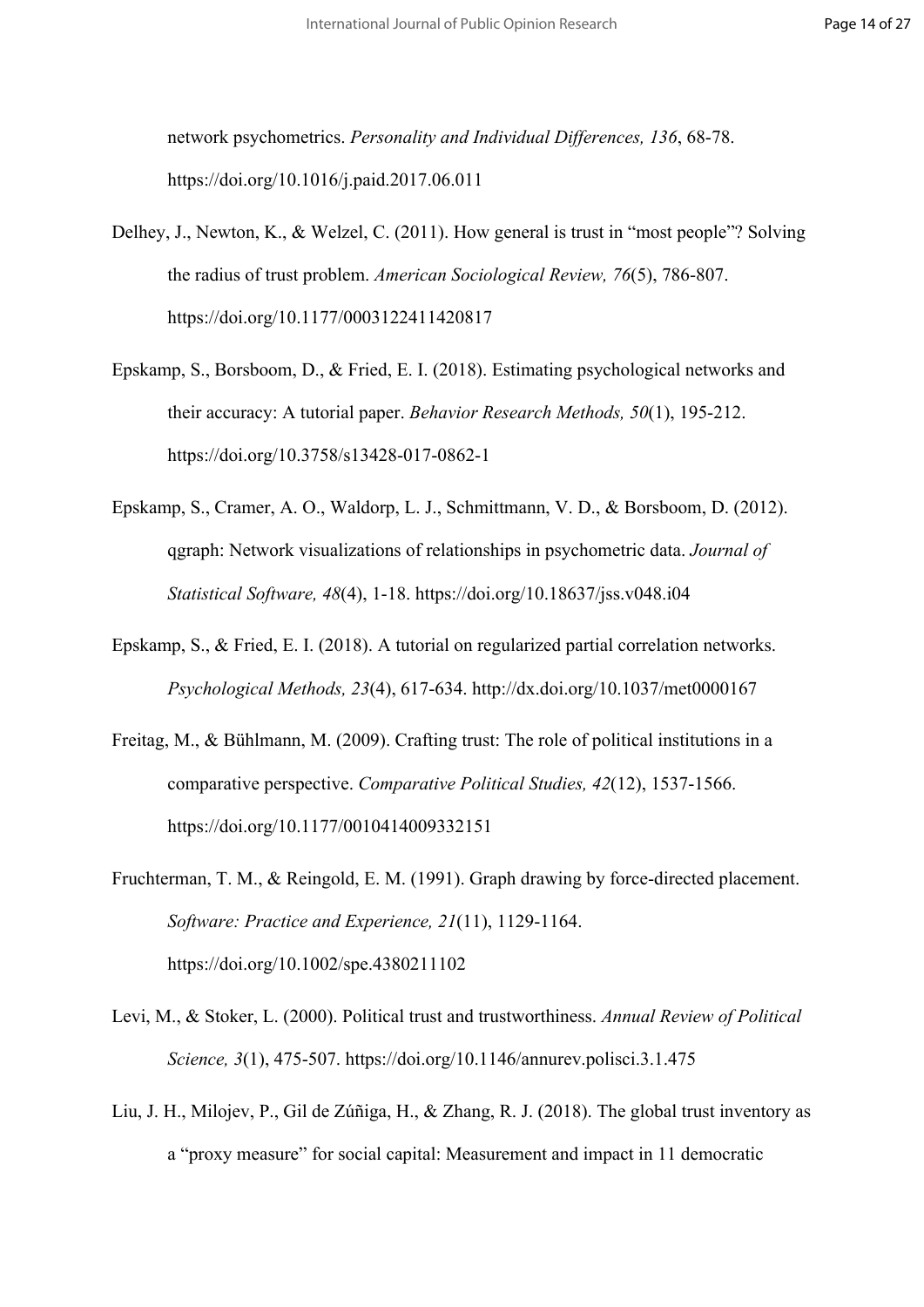societies. *Journal of Cross-Cultural Psychology, 49*(5), 789-810. https://doi.org/10.1177/0022022118766619

- Newton, K. (2001). Trust, social capital, civil society, and democracy. *International Political Science Review, 22*(2), 201-214. https://doi.org/10.1177/0192512101222004
- Newton, K., Stolle, D., & Zmerli, S. (2018). Social and political trust. In E. M. Uslaner (Ed.), *The Oxford Handbook of Social and Political Trust*. NY: Oxford University Press.
- Newton, K., & Zmerli, S. (2011). Three forms of trust and their association. *European Political Science Review, 3*(2), 169-200. https://doi.org/10.1017/S1755773910000330
- Putnam, R. D. (1993). *Making democracy work: Civic traditions in modern Italy*. Princeton, New Jersey: Princeton University Press.
- Putnam, R. D. (2000). *Bowling alone: The collapse and revival of American community.* New York, NY: Simon & Schuster.
- Rhemtulla, M., Fried, E. I., Aggen, S. H., Tuerlinckx, F., Kendler, K. S., & Borsboom, D. (2016). Network analysis of substance abuse and dependence symptoms. *Drug and Alcohol Dependence, 161*, 230-237. https://doi.org/10.1016/j.drugalcdep.2016.02.005
- Rothstein, B., & Stolle, D. (2008). The state and social capital: An institutional theory of generalized trust. *Comparative Politics, 40*(4), 441-459. https://doi.org/10.5129/001041508X12911362383354
- Schmittmann, V. D., Cramer, A. O., Waldorp, L. J., Epskamp, S., Kievit, R. A., & Borsboom, D. (2013). Deconstructing the construct: A network perspective on psychological phenomena. *New Ideas in Psychology, 31*(1), 43-53. https://doi.org/10.1016/j.newideapsych.2011.02.007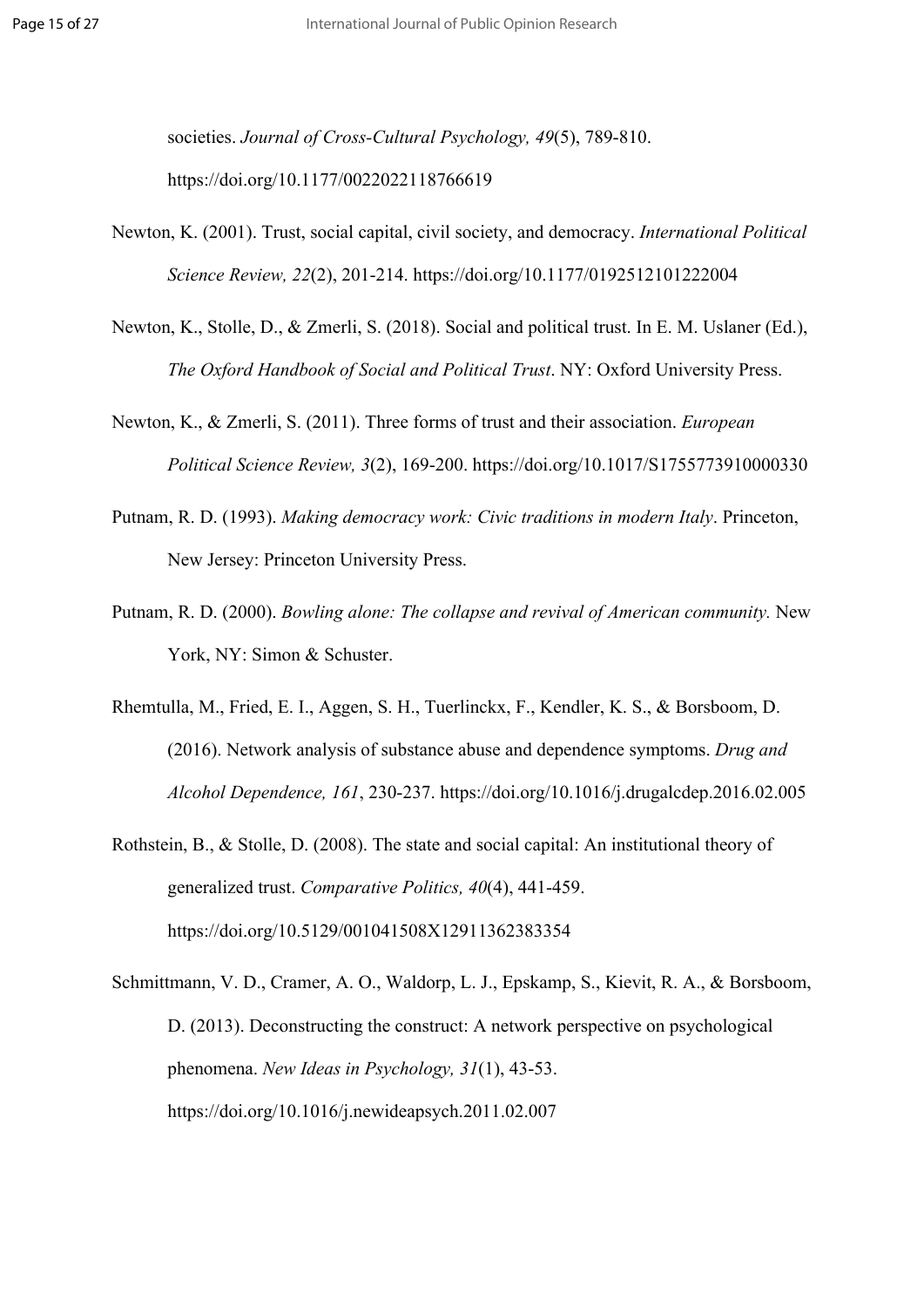Scott, J. (1988). Social network analysis. *Sociology, 22*(1), 109-127. https://doi.org/10.1177/0038038588022001007

- Seifert, N. (2018). Yet another case of Nordic exceptionalism? extending existing evidence for a causal relationship between institutional and social trust to the Netherlands and Switzerland. *Social Indicators Research, 136*(2), 539-555. https://doi.org/10.1007/s11205-017-1564-x
- Sønderskov, K. M., & Dinesen, P. T. (2016). Trusting the state, trusting each other? The effect of institutional trust on social trust. *Political Behavior, 38*(1), 179-202. https://doi.org/10.1007/s11109-015-9322-8
- Uslaner, E. M. (2002). *The Moral Foundations of Trust.* New York, USA: Cambridge University Press.
- Uslaner, E. M. (2018). The study of trust. In E. Uslaner (Ed.), *The Oxford Handbook of Social and Political Trust.* New York, USA: Oxford University Press.
- Warren, M. E. (1999). Democratic theory and trust. In M. E. Warren (Ed.), *Democracy and trust* (pp. 310-345). Cambridge, UK: Cambridge University Press.
- Wu, C., & Wilkes, R. (2018). Finding critical trusters: A response pattern model of political trust. *International Journal of Comparative Sociology, 59*(2), 110-138. https://doi.org/10.1177/0020715218761520
- Zhang, R., J., Liu, J., H., Milojev, P., Jung, J., Wang, S., Xie, T., . . . Morio, H. (2019). The structure of trust as a reflection of culture and institutional power structure: Evidence from 4 East Asian societies. *Asian Journal of Social Psychology, 22*(1), 59-73. https://doi.org/10.1111/ajsp.12350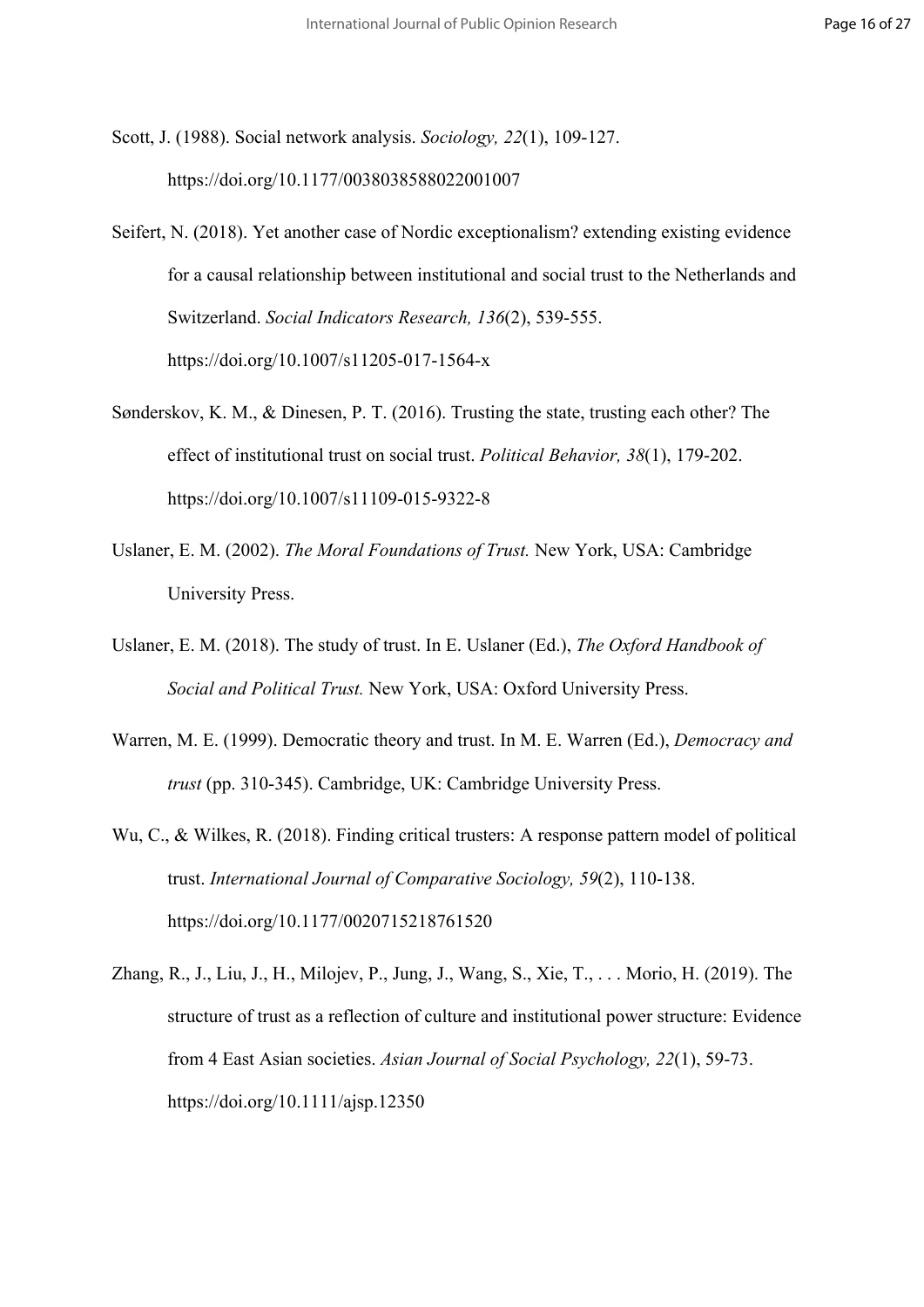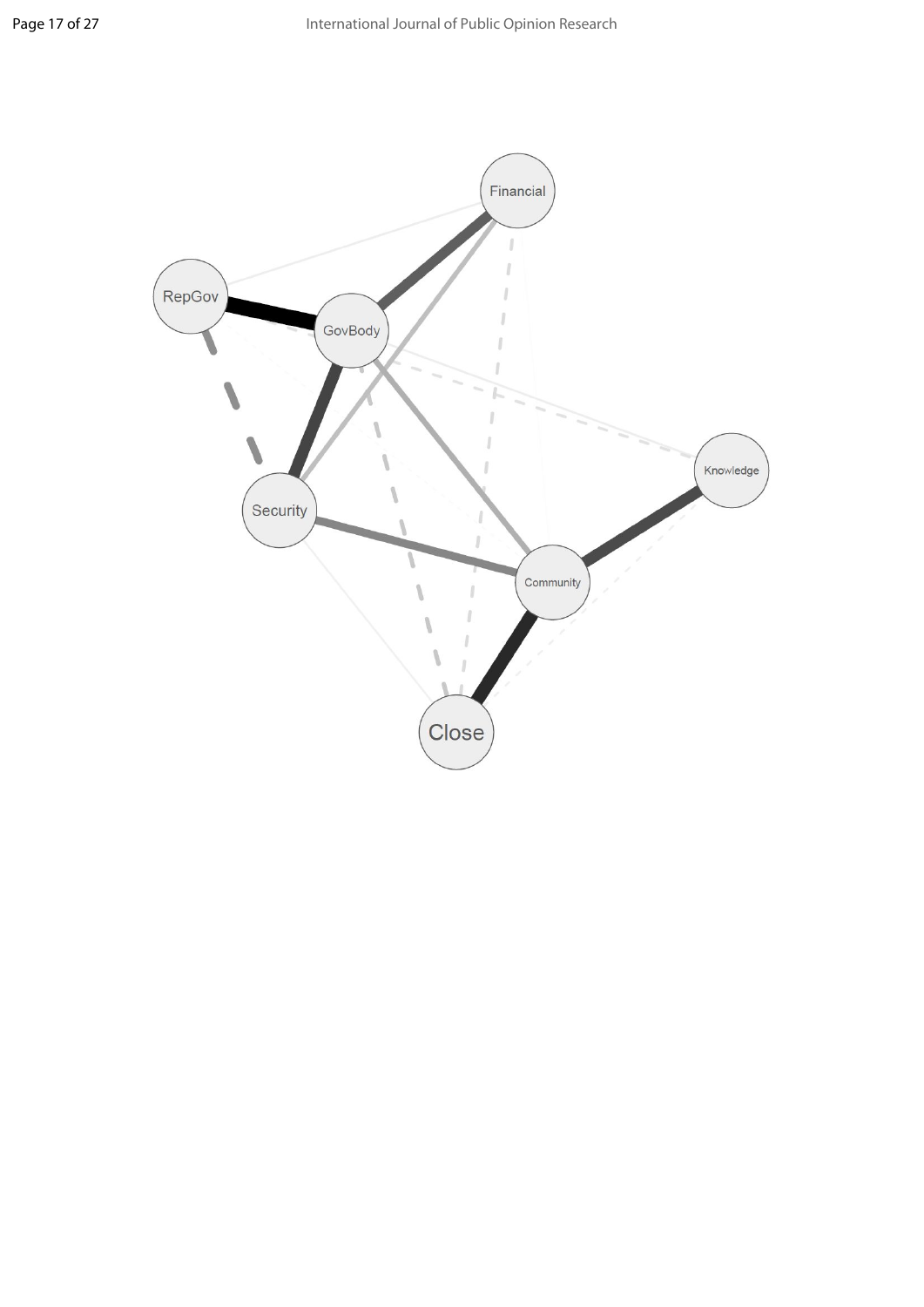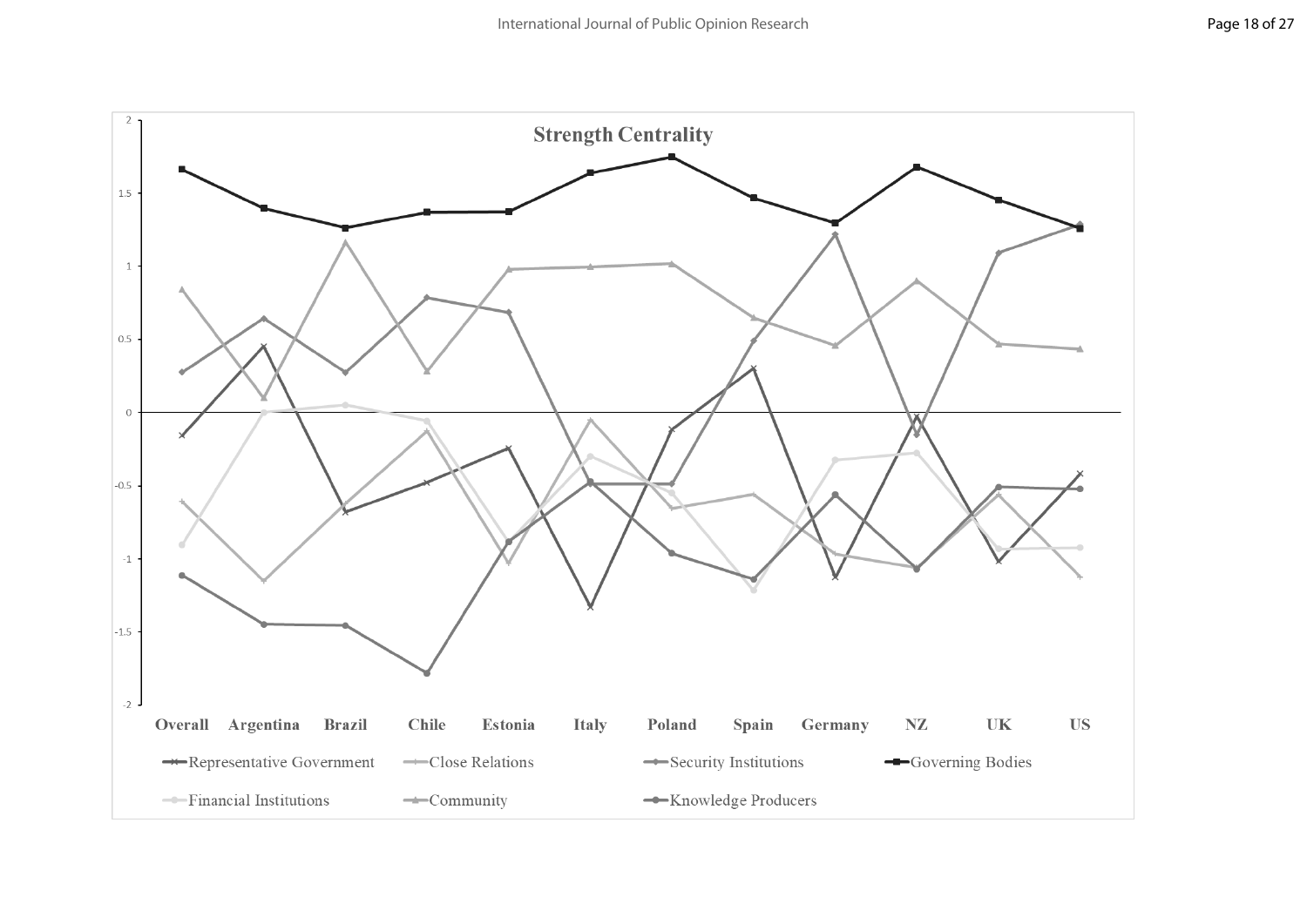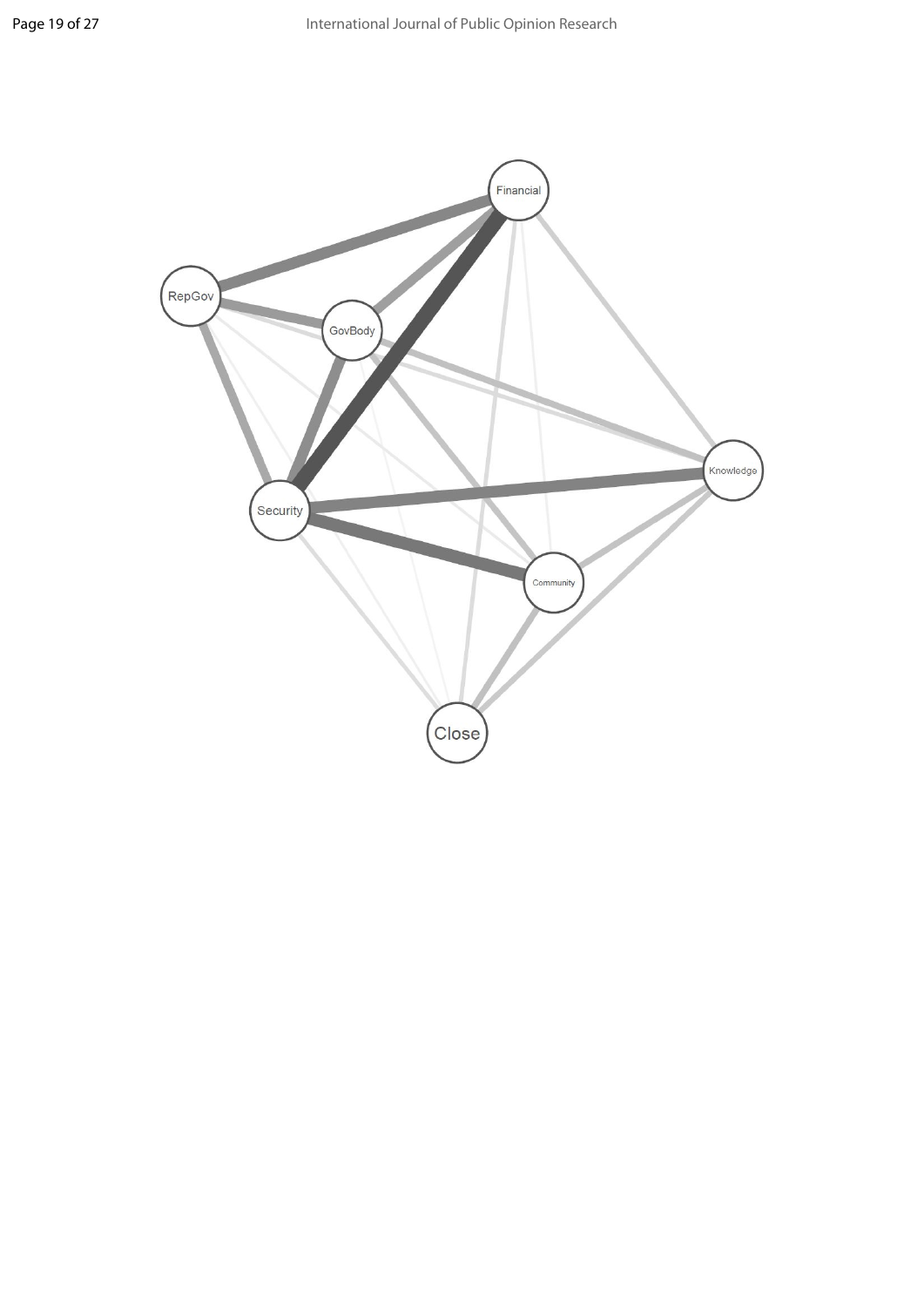|                              |          | 2        | 3        | 4       | 5       | 6       |      |
|------------------------------|----------|----------|----------|---------|---------|---------|------|
| 1. Representative Government |          |          |          |         |         |         |      |
| 2. Governing Bodies          | 740**    |          |          |         |         |         |      |
| 3. Security Institutions     | 517**    | $.681**$ |          |         |         |         |      |
| 4. Financial Institutions    | $.614**$ | $.677**$ | $.572**$ |         |         |         |      |
| 5. Knowledge Producers       | $.356**$ | $.468**$ | 437**    | 411**   |         |         |      |
| 6. Community                 | 494**    | $621**$  | $.593**$ | 524**   | 573**   |         |      |
| 7. Close Relations           | $213**$  | $274**$  | $.322**$ | $209**$ | $370**$ | $502**$ |      |
| M                            | 2.75     | 3.26     | 3.97     | 2.85    | 4.57    | 4.05    | 5.48 |
| <b>SD</b>                    | 1.40     | 1.41     | 1.56     | 1.20    | 1.42    | 1.19    | 1.10 |

\*\*  $p < .01$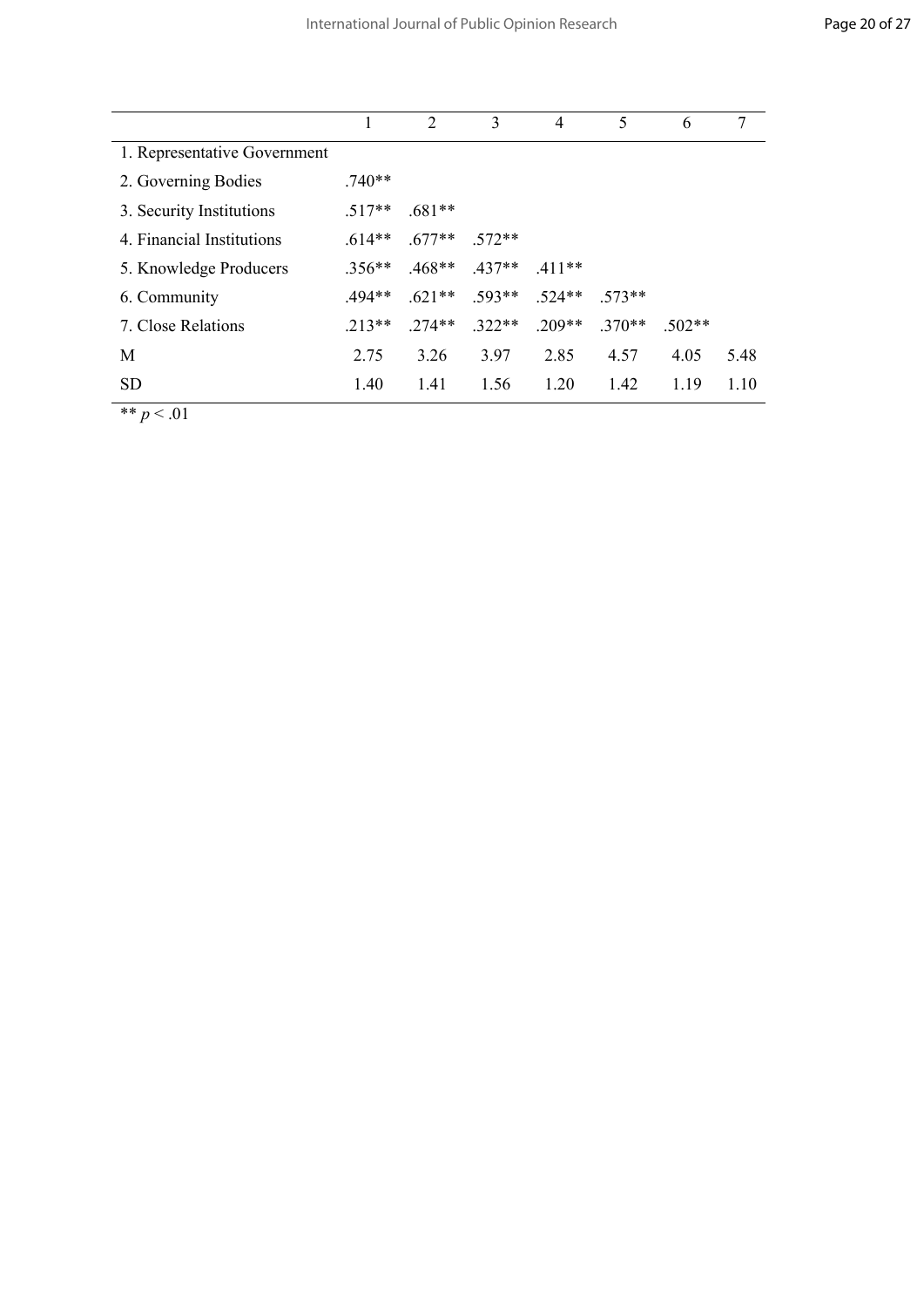#### **Supplementary materials**

# **1. Overall networks**

# 1.1 Network centrality

Strength centrality, closeness centrality, and betweenness centrality are presented in Figure S1. All three centrality indices showed similar patterns in that trust in governing bodies (GBody) and trust in community (Comm) had relatively high centrality. The centrality index for trust in security institutions (Scrt) showed some variability, where it had the highest closeness centrality, moderately high strength centrality, but low in between centrality. As betweenness centrality assesses "the number of times a specific node lies between two other nodes on their shortest connecting edge" (Epskamp, Borsboom, & Fried, 2018, p. 339), this may suggest trust in security institutions is not as central in connecting two random trust types as trust in governing bodies, which is the alternative order political institution.



Figure S1. Centrality indices of the overall network.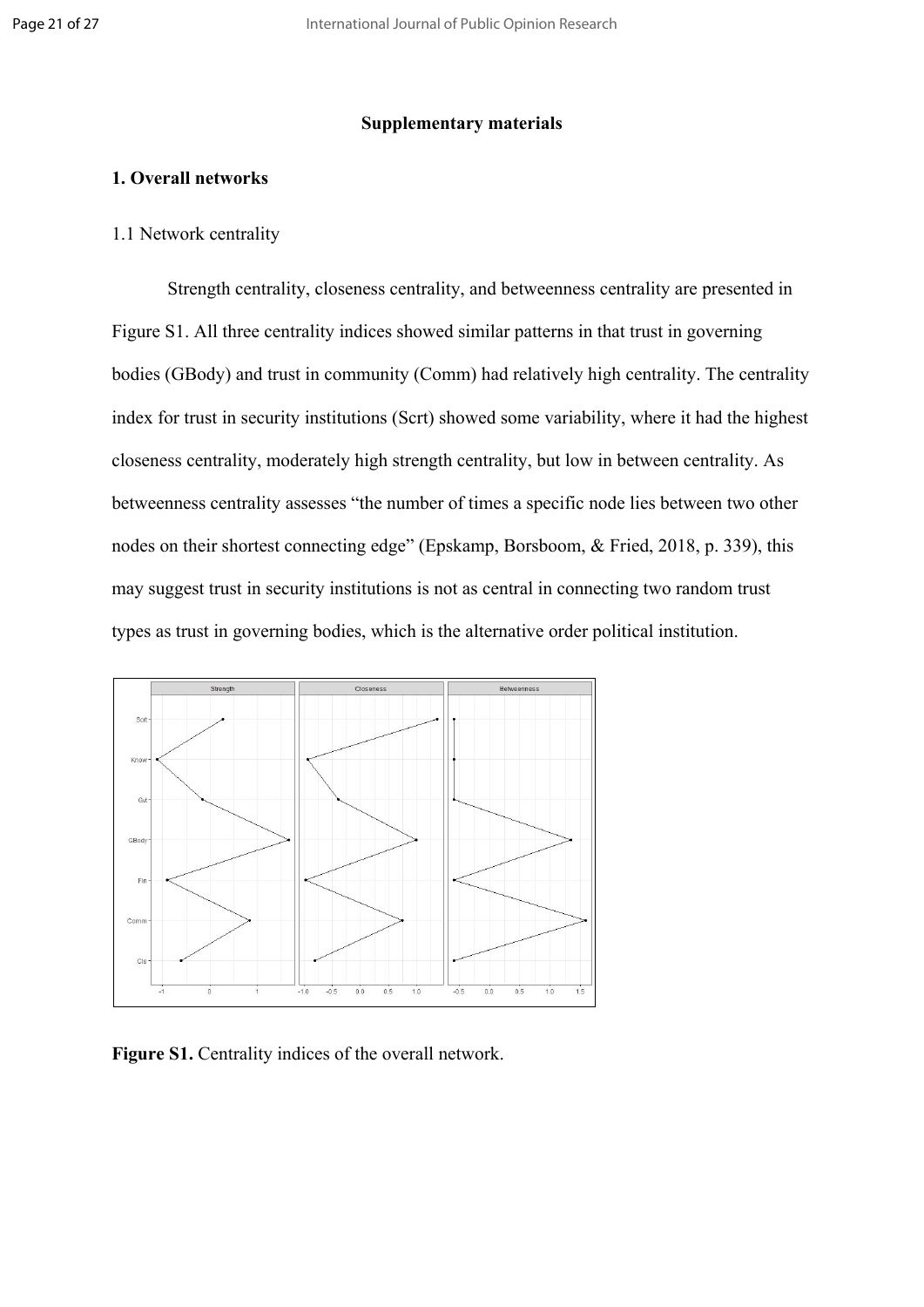#### 1.2 Network stability

Network stability was tested by using R-package *bootnet* (Epskamp, Borsboom, & Fried, 2018). The non-parametric bootstrap was used to estimate the 95% confidence intervals of the edge weights, and the correlation-stability for strength centrality based on the case-dropping subset bootstrap was used to evaluate the stability (a value above 0.25 is considered moderate stability, while 0.5 is considered strong stability, see Epskamp et al., 2017).

Results suggested that the 95% confidence intervals were relatively small (see Figure S2) and the correlation-stability coefficient for strength centrality was 0.75, which exceeded the recommended threshold of 0.50 for a strong stability. This suggested the findings are accurate and stable.



**Figure S2.** The bootstrapped confidence intervals of all edge weights.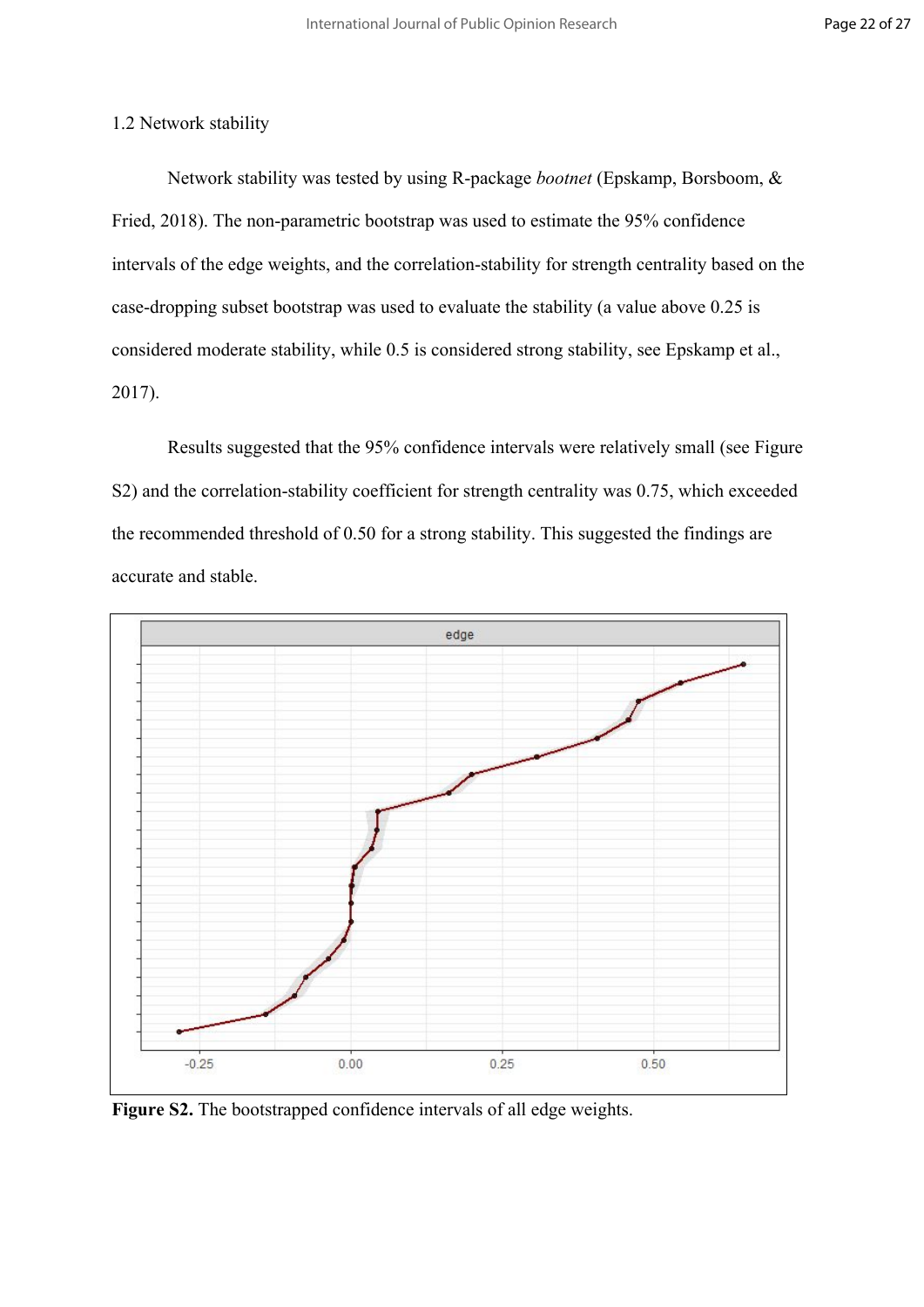# **2. FGL network analysis**

# 2.1 FGL networks across 11 countries



Figure S3. FGL networks across 11 countries. A thicker edge indicates a stronger relationship between two nodes. A solid edge indicates a positive relationship while a dashed one indicates a negative relationship.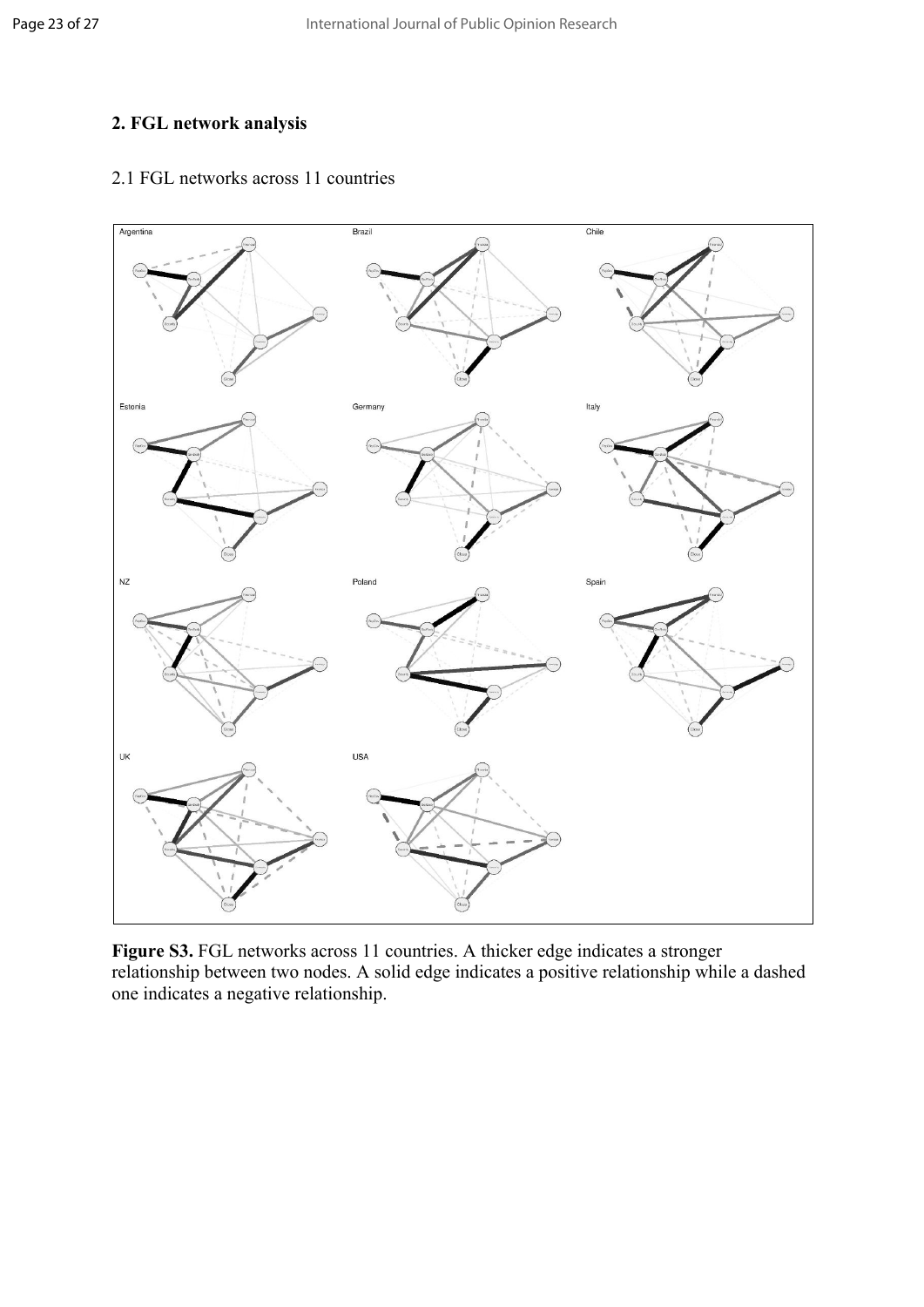# 2.2 Centrality index of the FGL model



**Figure S4.** Strength centrality of FGL networks



**Figure S5.** Betweenness centrality of FGL networks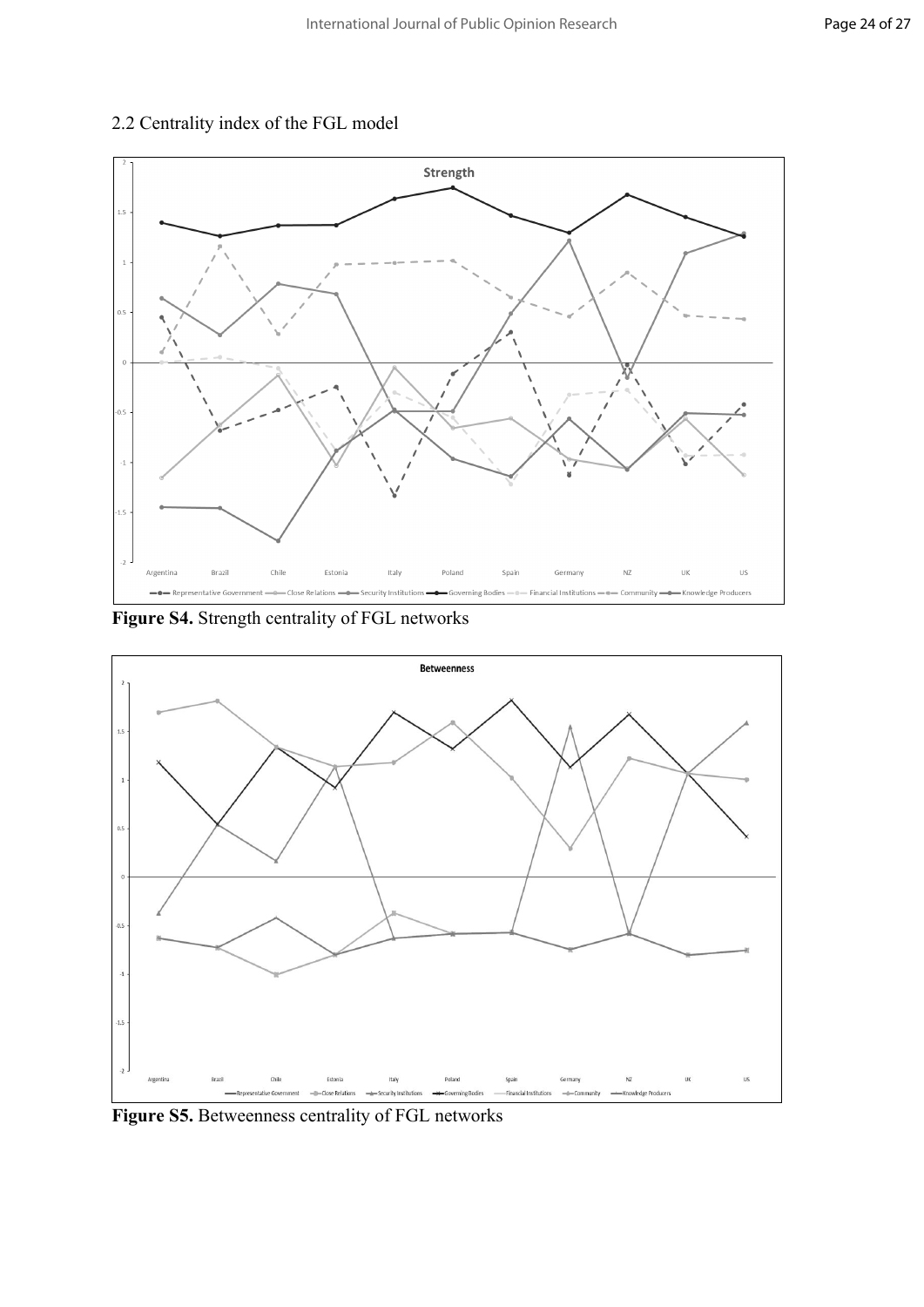

**Figure S6.** Closeness centrality of FGL networks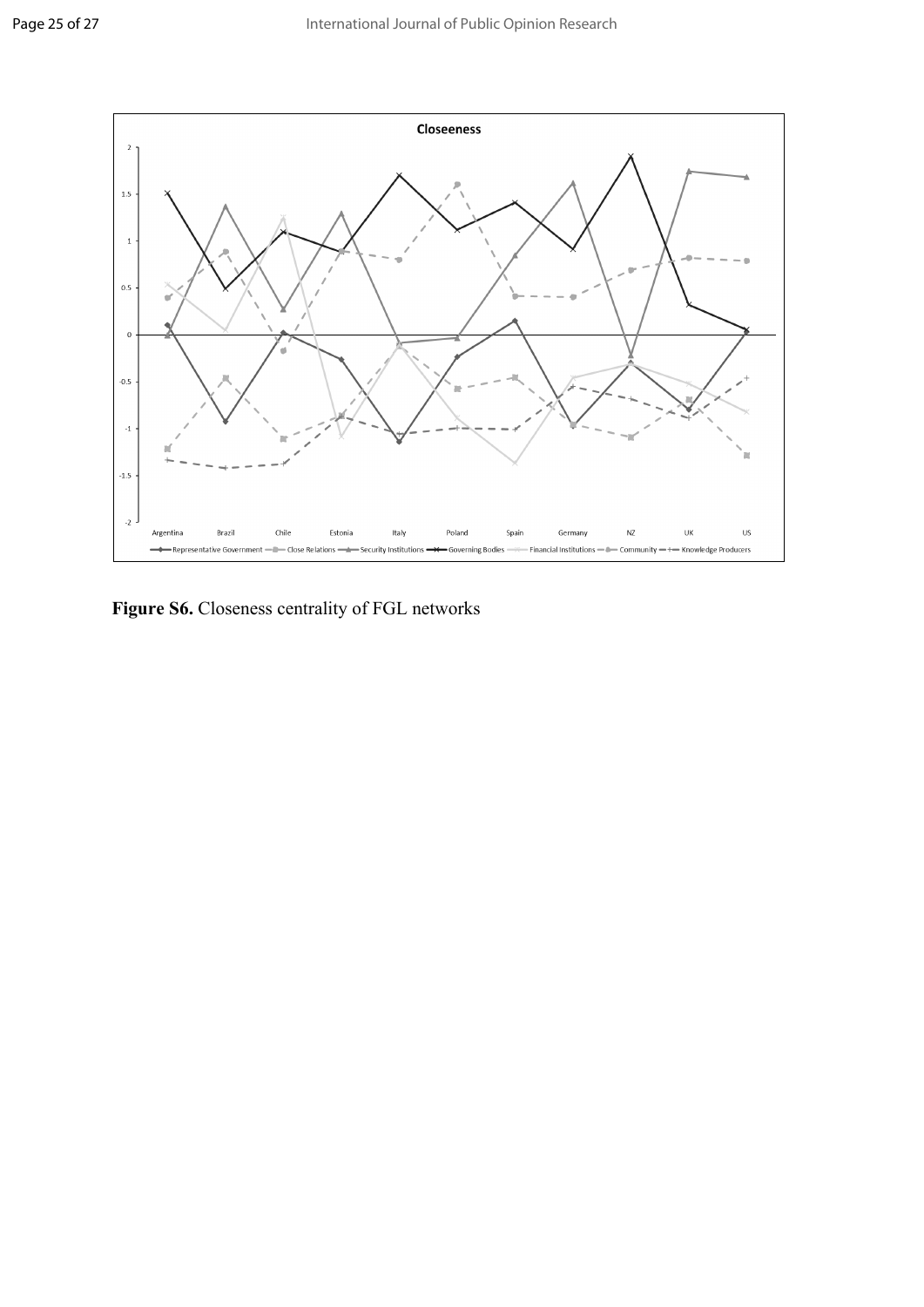# **3. Alternative network analysis based on the mean scores**

To ensure the robustness of our findings, an alternative network was estimated using the mean scores instead of the factor scores on the pooled overall sample. Results (Figure S7) showed a very similar network, with different types of trust grouped into two clusters centre around social and political trust, respectively, and cross-cluster associations were found between trust in governing bodies and security institutions on the one hand, and trust in community on the other hand. Centrality indices (Figure S8) suggested trust in governing bodies and trust in community had relatively high centrality, which is consistent with the findings using factor scores.



Figure S7. Overall network based on the mean scores